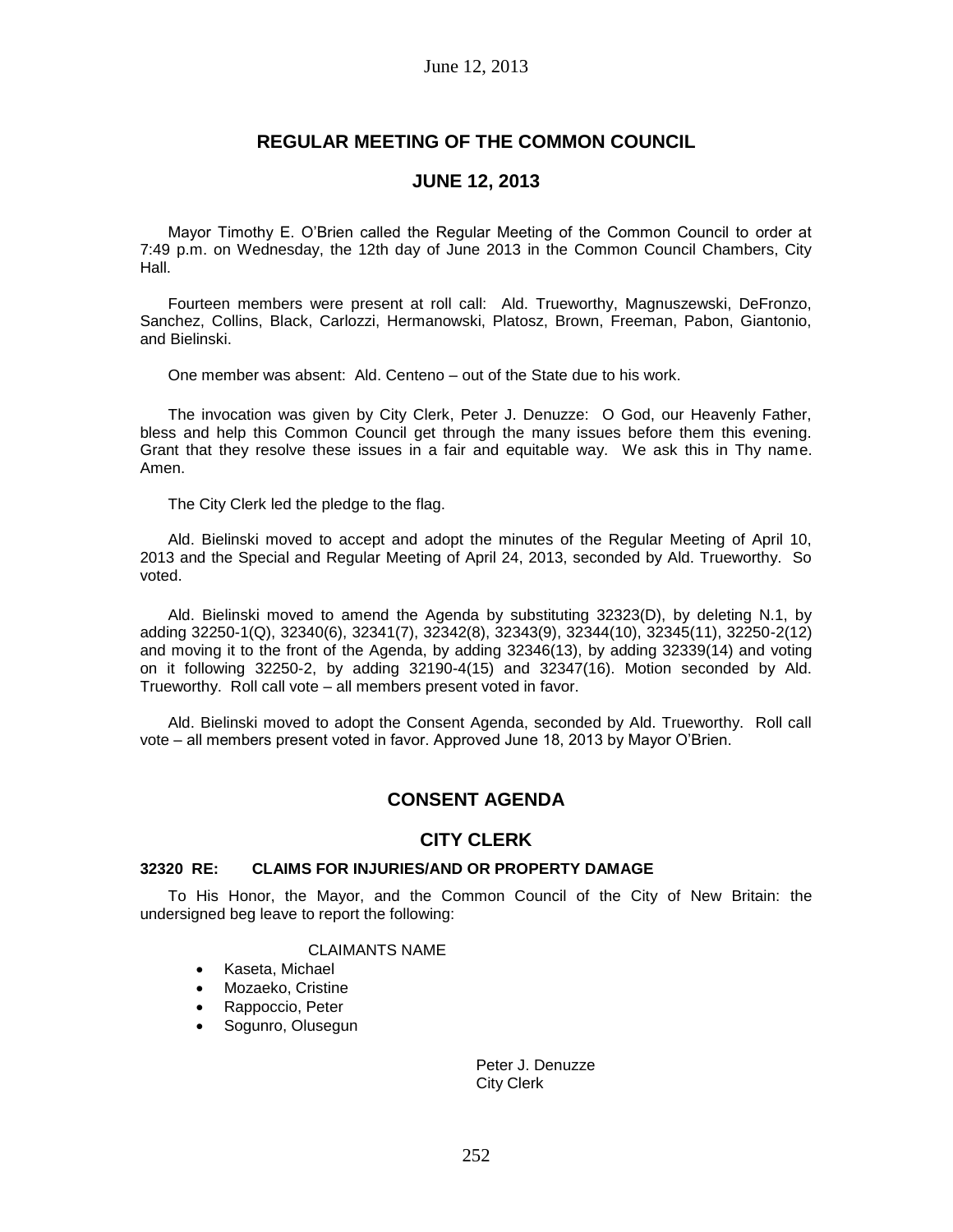# **CIVIL SERVICE COMMISSION**

### **32321 RE: CREATION OF AN ENGINEERING TECHNICIAN 1 POSITION IN THE PUBLIC WORKS DEPARTMENT**

To His Honor, the Mayor, and the Common Council of the City of New Britain: the undersigned beg leave to report the following:

Rule III of the "Rules of the Civil Service Commission of the City of New Britain (Merit Rules)" requires that whenever an appointing authority desires to establish a permanent position, shall authority shall forward its request to the Civil Service Commission for consideration. After a determination of the necessity for such new position, the Civil Service Commission shall forward either its recommendation or disapproval of their establishment to the Common Council.

The Public Works Department wants to establish an Engineering Technician I technical position. This position would provide assistance with surveying and other work in the Engineering Division. This new position would combine aspects of two former positions (Engineering Aide I and Sr. Engineering Technician) at a lesser salary. Said position would fall within Local 1303 and be put in Pay Range 10. Local 1303 and the City have already agreed to the job description, qualifications, and pay range.

This request was forwarded to the Civil Service Commission on May 6, 2013 and the Commission unanimously voted to forward this request to the Common Council with a favorable recommendation.

> Respectfully submitted, Karen R. Levine Personnel Director

# **FINANCE DEPARTMENT**

## **32322 RE: LINE ITEM TRANSFERS – 4/30/2013 THRU 6/4/2013**

To His Honor, the Mayor, and the Common Council of the City of New Britain: the undersigned beg leave to report the following:

In accordance with the city of New Britain ordinance of Article VII – Finance, Section 2- 494(c), the following departments have transferred monies from one line item to another within their departmental budget (total department budget has not changed). Each transfer will be continuously numbered from month to month throughout the fiscal year. This report represents the transfers executed by the mayor in accordance with the aforementioned ordinance for the period ending June 4, 2013

|  | 16. Department:           | Assessor                                     |                                                              |
|--|---------------------------|----------------------------------------------|--------------------------------------------------------------|
|  | From:                     | 001107001-5331                               | (Professional Services)                                      |
|  | To:                       | 001107001-5645                               | (Technical Publications)                                     |
|  | Amount:                   | \$200.00                                     |                                                              |
|  | <b>Brief Description:</b> | and for valuation materials                  | Funds needed to purchase NADA motor vehicle pricing guides   |
|  | 17. Department:           | Town Clerk - Historical Records Preservation |                                                              |
|  | From:                     | 249108101-5331                               | (Professional Services)                                      |
|  | To:                       | 249108101-5659                               | (Operating Material and Supplies)                            |
|  | Amount:                   | \$3,495.00                                   |                                                              |
|  | <b>Brief Description:</b> | binders                                      | Funds needed for archival paper for land records, vitals and |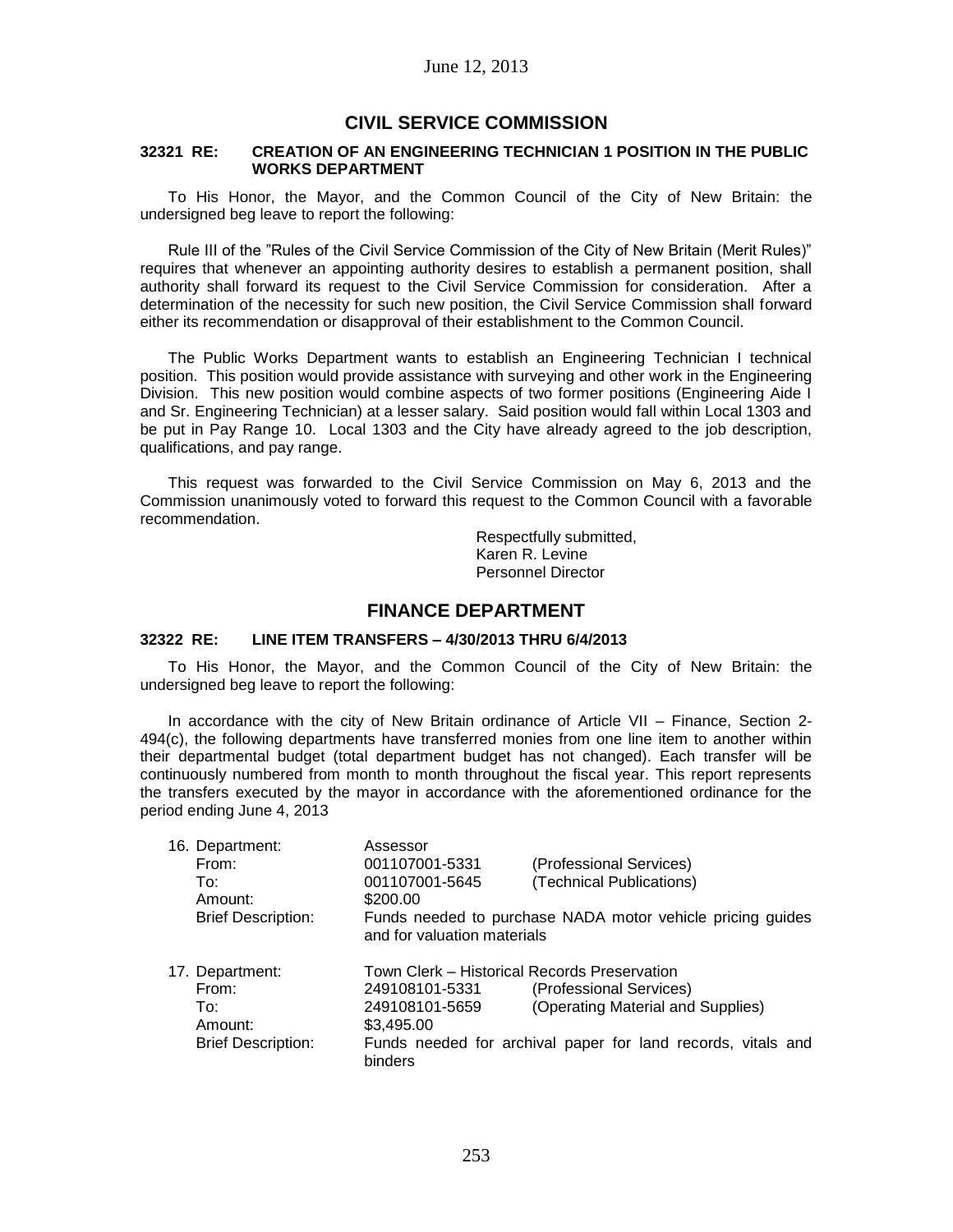| 18. Department:<br>From:<br>To:<br>Amount:<br><b>Brief Description:</b> | Police<br>001211005-5121<br>001211020-5436<br>\$15,000.00                            | (Patrol Full Time Salaries)<br>(Fleet Equip., Maintenance & Repairs)<br>Funds needed for police fleet vehicles that are in need of repairs,<br>refurbishment, reassignment, painting and graphics     |
|-------------------------------------------------------------------------|--------------------------------------------------------------------------------------|-------------------------------------------------------------------------------------------------------------------------------------------------------------------------------------------------------|
| 19. Department:<br>From:<br>To∶<br>Amount:<br><b>Brief Description:</b> | Police<br>001211005-5121<br>001211002-5659<br>\$10,000.00                            | (Patrol Full Time Salaries)<br>(Operating Material and Supplies)<br>Funds needed to offset account deficit and to provide funding for<br>operating supplies and file folders for the Records Division |
| 20. Department:<br>From:<br>To:<br>Amount:<br><b>Brief Description:</b> | 237420127-5124<br>237420127-5659<br>\$5,000.00<br>Funds needed to replenish supplies | Parks & Recreation – Exercise the Right Choice<br>(Part Time Salaries)<br>(Operating Material & Supplies)                                                                                             |

Rebecca Salerni Acting Finance Director

# **PURCHASING DEPARTMENT**

### **32323 RE: EMERGENCY PURCHASE ORDER – PROTECTIVE EQUIPMENT REPAIRS – FIRE DEPARTMENT**

To His Honor, the Mayor, and the Common Council of the City of New Britain: the undersigned beg leave to report the following:

In accordance with City Code of Ordinances, Chapter 2, Article VIII, Division V, Section 2- 606a, emergency purchase orders were authorized by the Mayor and issued to the vendor listed below on May 21, 2013

| Supplier                                   | Item                                | <b>Total Price</b> |  |
|--------------------------------------------|-------------------------------------|--------------------|--|
| Elliott Enterprises, Inc.<br>Newfield, ME. | <b>Protective Equipment Repairs</b> | \$9,041.77         |  |

The Purchasing Agent reports that no formal bid solicitation and advertisement as outlined in the Purchasing Ordinances were made for this item. In accordance with Section 2-606b of the City Code of Ordinances, the Purchasing Agent reports:

A Purchase Order was requested by the New Britain Fire Department for the repairs to protective equipment worn by firefighters during emergencies. Some of the protective equipment had rips that needed to be patched or sewed, and others were missing closer hooks, loops or snaps. The repairs were needed to ensure the health and safety of the firefighters who were wearing them and to make sure that their equipment was functioning in the appropriate manner. Because of the importance and urgency of getting the protective equipment repaired the Mayor under his executive authority approved a purchase order. Funding for these repairs came from the Fire Department's account number 001212002-5659, Fire Operations, Operating Material and Supplies.

> Jack Pieper Purchasing Agent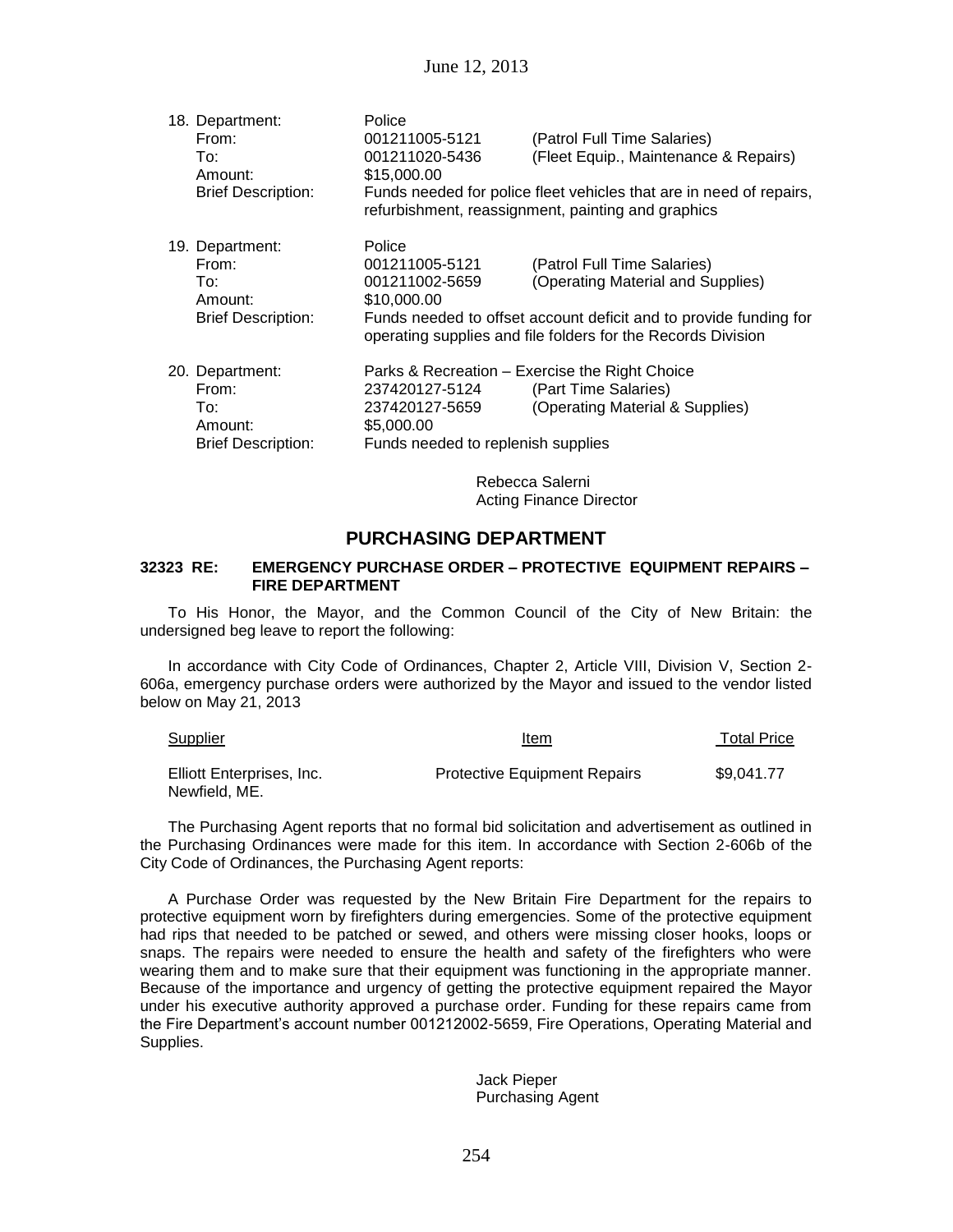# **PURCHASING DEPARTMENT**

### **32324 RE: EMERGENCY PURCHASE ORDER – PROFESSIONAL SERVICES – CITY'S WORKERS COMPENSATION CLAIMS**

To His Honor, the Mayor, and the Common Council of the City of New Britain: the undersigned beg leave to report the following:

In accordance with City Code of Ordinances, Chapter 2, Article VIII, Division V, Section 2- 606a, an emergency purchase order was authorized by the Mayor and issued to the vendor listed below on May 29, 2013

| Supplier      | Item                                 | <b>Total Price</b> |
|---------------|--------------------------------------|--------------------|
| KPMG          | Workers Compensation Claims          |                    |
| Hartford, CT. | Review, Analysis and Actuarial Study | \$50,000,00        |

The Purchasing Agent reports that no formal bid solicitation and advertisement as outlined in the Purchasing Ordinances was made for this item. In accordance with Section 2-606b of the City Code of Ordinances, the Purchasing Agent reports:

A Purchase Order was requested by the Mayor's Office for Professional Services related to the City's workers compensation claims. KPMG will assist the City in reviewing outstanding claims and the reserves set for these claims. KPMG will then prepare an actuarial analysis to be utilized by the City's auditors in determining the necessary reserves in the workers compensation fund for FY13. This is a time sensitive project because this actuarial analysis and consequently the reserve amount needs to be available to our auditors shortly after the close of the fiscal year, June 30, 2013. Funding for this Workers Compensation Claims Review, Analysis and Actuarial Study came from Workers Compensation Fund's account number 703627103-5331, Professional Services.

### Jack Pieper Purchasing Agent

## **32325 RE: EMERGENCY PURCHASE ORDER – CLEANING OF SKY BOX AT NEW BRITAIN STADIUM**

To His Honor, the Mayor, and the Common Council of the City of New Britain: the undersigned beg leave to report the following:

In accordance with City Code of Ordinances, Chapter 2, Article VIII, Division V, Section 2- 606a, emergency purchase orders were authorized by the Mayor and issued to the vendor listed below on May 30, 2013

| Supplier                  | Item                       | <b>Total Price</b> |
|---------------------------|----------------------------|--------------------|
| ServiceMaster of Hartford | Cleaning of Sky Box at New | \$5.620.08         |
| Hartford, CT.             | <b>Britain Stadium</b>     |                    |

The Purchasing Agent reports that no formal bid solicitation and advertisement as outlined in the Purchasing Ordinances were made for this item. In accordance with Section 2-606b of the City Code of Ordinances, the Purchasing Agent reports:

A Purchase Order was requested by the Public Works Department, Park and Recreation Division, for the cleaning of the Sky Box at New Britain Stadium because of vandalism. Entry was gained by breaking a window in a door of the Sky Box. Once the vandals were in the Sky Box they discharged two (2) fire extinguishers in the hallway and into some of the suites.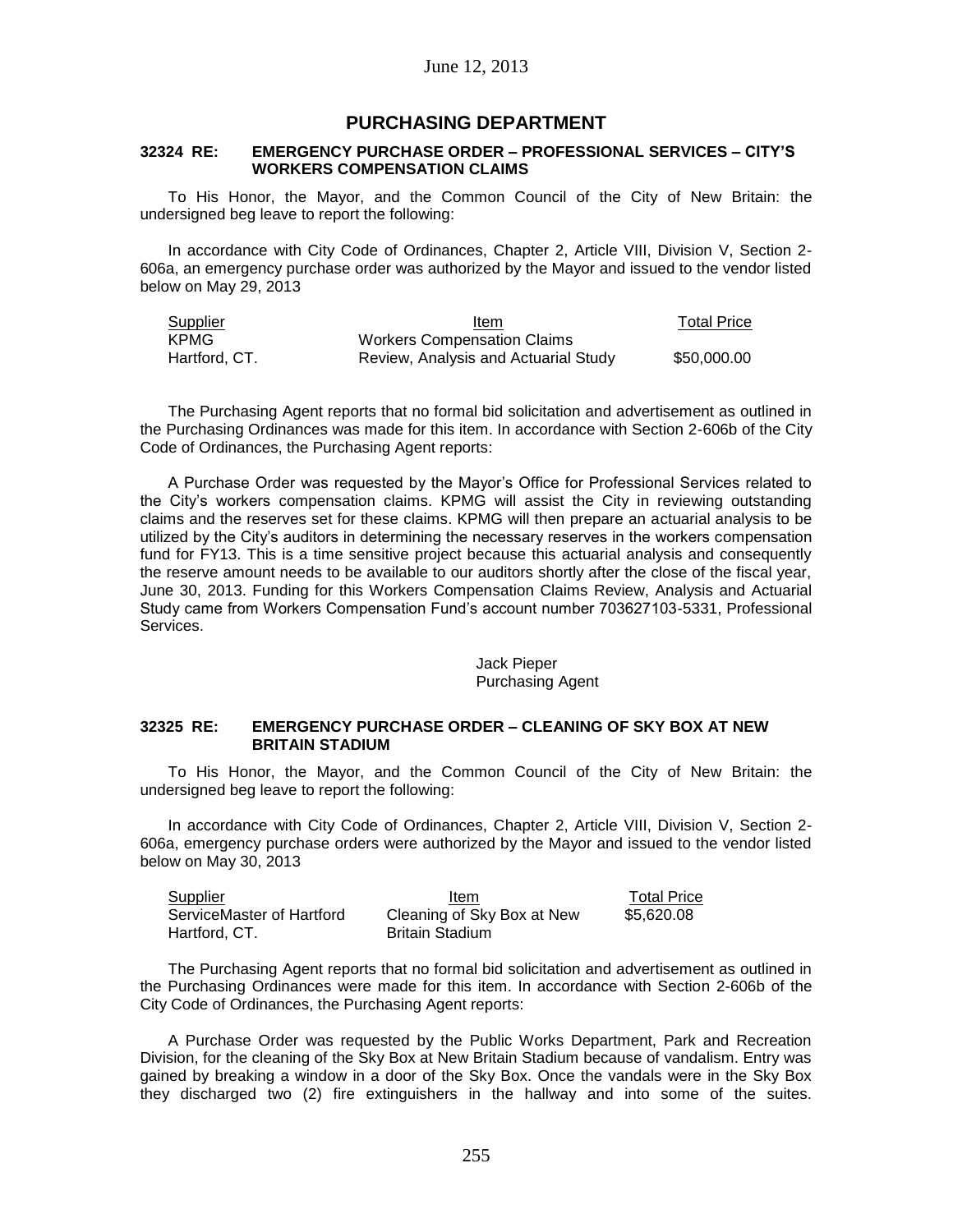ServiceMaster of Hartford was needed to perform the cleanup due to the nature of the vandalism. Because of the importance and urgency of getting the Sky Box cleaned the Mayor under his executive authority approved a purchase order. Funding for these repairs came from the Public Works Department, Park and Recreation Division's account number 001419004-5435, Park Maintenance, Building and Grounds Maintenance and Repairs.

## Jack Pieper Purchasing Agent

## **32326 RE: COOPERATIVE PURCHASING – DUMP TRUCK FOR PUBLIC WORKS DEPARTMENT**

To His Honor, the Mayor, and the Common Council of the City of New Britain: the undersigned beg leave to report the following:

In accordance with City Code of Ordinances, Chapter 2, Article VIII, Division 1, Section 2-538 (a), purchase orders were requested for the following under the State of Connecticut's Cooperative Purchasing Plan for the New Britain Public Works Department:

| Supplier                 | Item                      | $Q$ ty | <b>Total Price</b> |
|--------------------------|---------------------------|--------|--------------------|
| Freightliner of Hartford | 2013 Freightliner 6 Wheel |        | \$192,364.04       |
| East Hartford, CT.       | Dump Truck with a Snow    |        |                    |
|                          | Plow and a Sand and Salt  |        |                    |
|                          | Spreader                  |        |                    |

The New Britain Public Works Department requested the purchase of a new 2013 Freightliner 6 Wheel Dump Truck with a Snow Plow and Sand and Salt Spreader utilizing the State of Connecticut's Contract Award #011PSX0342. This new Dump Truck will replace an existing one that was purchased in 2001 and is now out of service because it needs mechanical repairs and has rotted frame rails. Because of the age of the existing Dump Truck, parts are also becoming obsolete making it hard to obtain. The new replacement Dump Truck is needed so it will be available to plow and sand City streets next winter. Funding is available for this purchase within the Public Works Department's account number, JL#, 0041500111-56154, Capital Equipment, Public Works Administration.

RESOLVED: That the Purchasing Agent is hereby authorized to issue a purchase order for \$192,364.04 to Freightliner of Hartford of East Hartford, CT for the purchase of one (1) 2013 Freightliner 6 Wheel Dump Truck with a Snow Plow and a Salt Spreader for the New Britain Public Works Department, utilizing the State of Connecticut's Cooperative Purchasing Plan, Contract Award #011SX0342.

> Jack Pieper Purchasing Agent

## **32327 RE: COOPERATIVE PURCHASING – JOHN DEERE MOWER FOR THE FAIRVIEW CEMETERY**

To His Honor, the Mayor, and the Common Council of the City of New Britain: the undersigned beg leave to report the following:

In accordance with City Code of Ordinances, Chapter 2, Article VIII, Division 1, Section 2-538 (a), a purchase order was requested for the following under the State of Connecticut's Cooperative Purchasing Plan for the Public Works Department, Park and Recreation Division, Fairview Cemetery.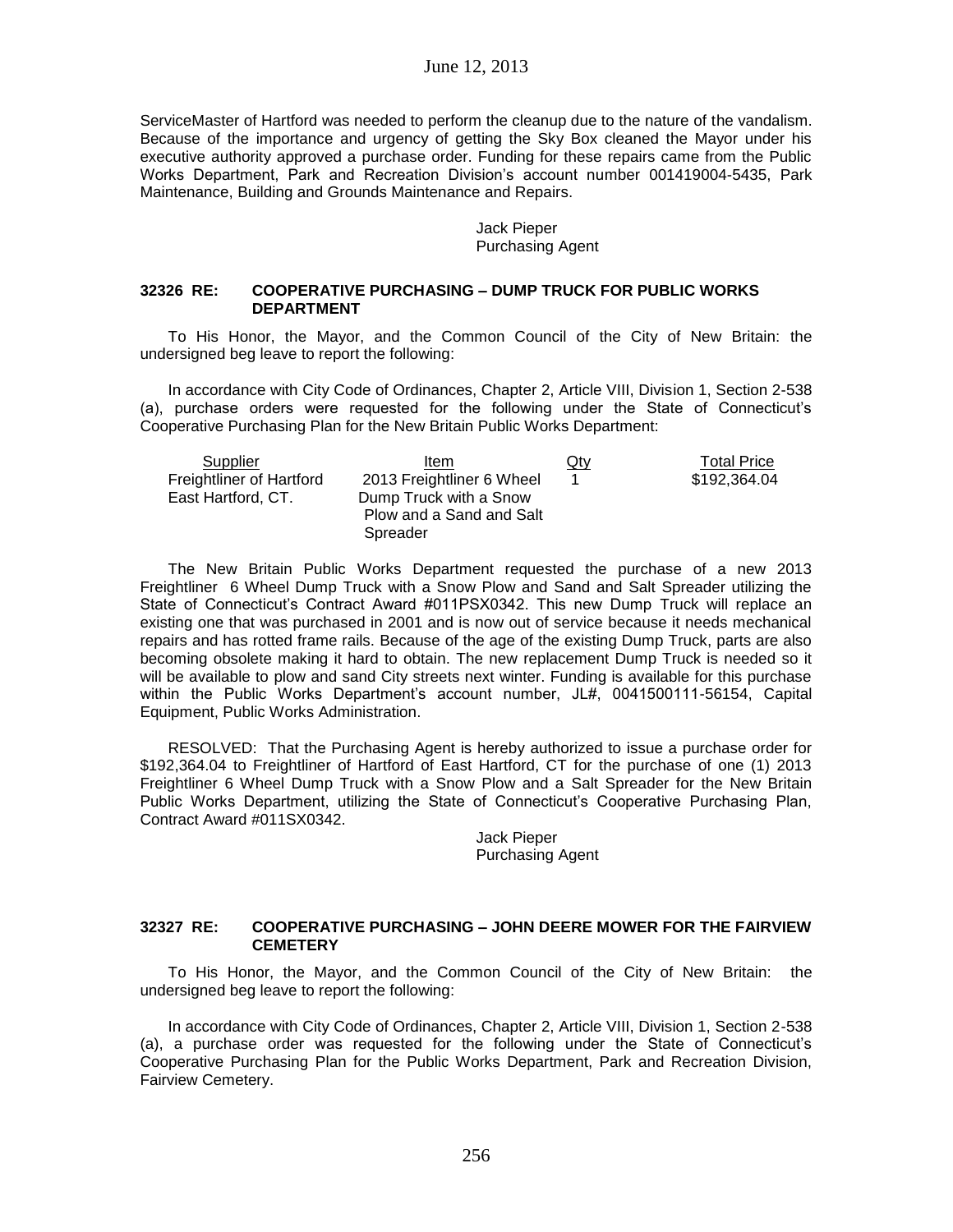| Supplier                          | Item                      | Price       |
|-----------------------------------|---------------------------|-------------|
| Farmington Valley Equipment, Inc. | John Deere                | \$10,635.20 |
| Farmington, CT.                   | Z960R Commercial Sit-down |             |
|                                   | Mower                     |             |

The Public Works Department, Parks and Recreation Division requested the purchase of one (1) new John Deere Z960R Commercial Sit-down Mower for the Fairview Cemetery utilizing the State of Connecticut's Contract Award #10PSX0307. The new Commercial Mower will replace an existing Commercial Mower that was purchased in 2001 and has been utilized for 3,500 hours for cutting grass at the Cemetery. The engine needs repairs because it is not operating normally and the hydraulic pump is inoperative and needs replacement. Parts are becoming hard to find to make the needed repairs. Funding is available for this purchase in the Public Works Department, Parks and Recreation Division's account numbers, 204419102-5740, Cemetery Fund, Other Miscellaneous Equipment and 001419003-5659, Horticulture, Operating Material and Supplies.

RESOLVED: That the Purchasing Agent is hereby authorized to issue a purchase order for \$10,635.20 to Farmington Valley Equipment, Inc of Farmington, CT for the purchase of a new John Deer Z960R Commercial Sit-down Mower for the Public Works Department, Parks and Recreation Division, Fairview Cemetery utilizing the State of Connecticut's Cooperative Purchasing Plan, Contract Award #10PSX0307.

> Jack Pieper Purchasing Agent

## **32328 RE: ON-CALL ENGINEERING SERVICES – BEAVER STREET LANDSCAPE ARCHITECTURAL SERVICES FOR THE PUBLIC WORKS DEPARTMENT**

To His Honor, the Mayor, and the Common Council of the City of New Britain: the undersigned beg leave to report the following:

The following on-call engineering project has been requisitioned following the award by the Common Council for on-call engineering contracts, Bid #3620, approved at its Regular Meeting of October 26, 2011

| Project Name: | Beaver Street Landscape Architectural Services                           |
|---------------|--------------------------------------------------------------------------|
| Vendor:       | To Design, LLC.                                                          |
| Amount:       | \$8,000.00                                                               |
| Line Items:   | 0083058101-5331 Capital Projects, Beaver Street                          |
|               | Reconstruction, Professional Services                                    |
| Requested By: | <b>Public Works Department, Engineering Division</b>                     |
| Scope:        | To Design, LLC will provide schematic concept plans delineating          |
|               | the street scape planting. The plan will be of sufficient detail to      |
|               | establish the program and the costs. They will also provide site         |
|               | plans that indicated street trees and planters. To Design, LLC           |
|               | will then meet with the Public Works Department for review of            |
|               | the plans and to answer any questions they may have. Once                |
|               | approved, To Design, LLC will develop the<br>planting<br>specifications. |
|               |                                                                          |

RESOLVED: That the Purchasing Agent be and is hereby authorized to issue a Purchase Order for \$8,000.00 to To Design, LLC of New Britain, CT for the Beaver Street Landscape Architectural Services.

Jack Pieper Purchasing Agent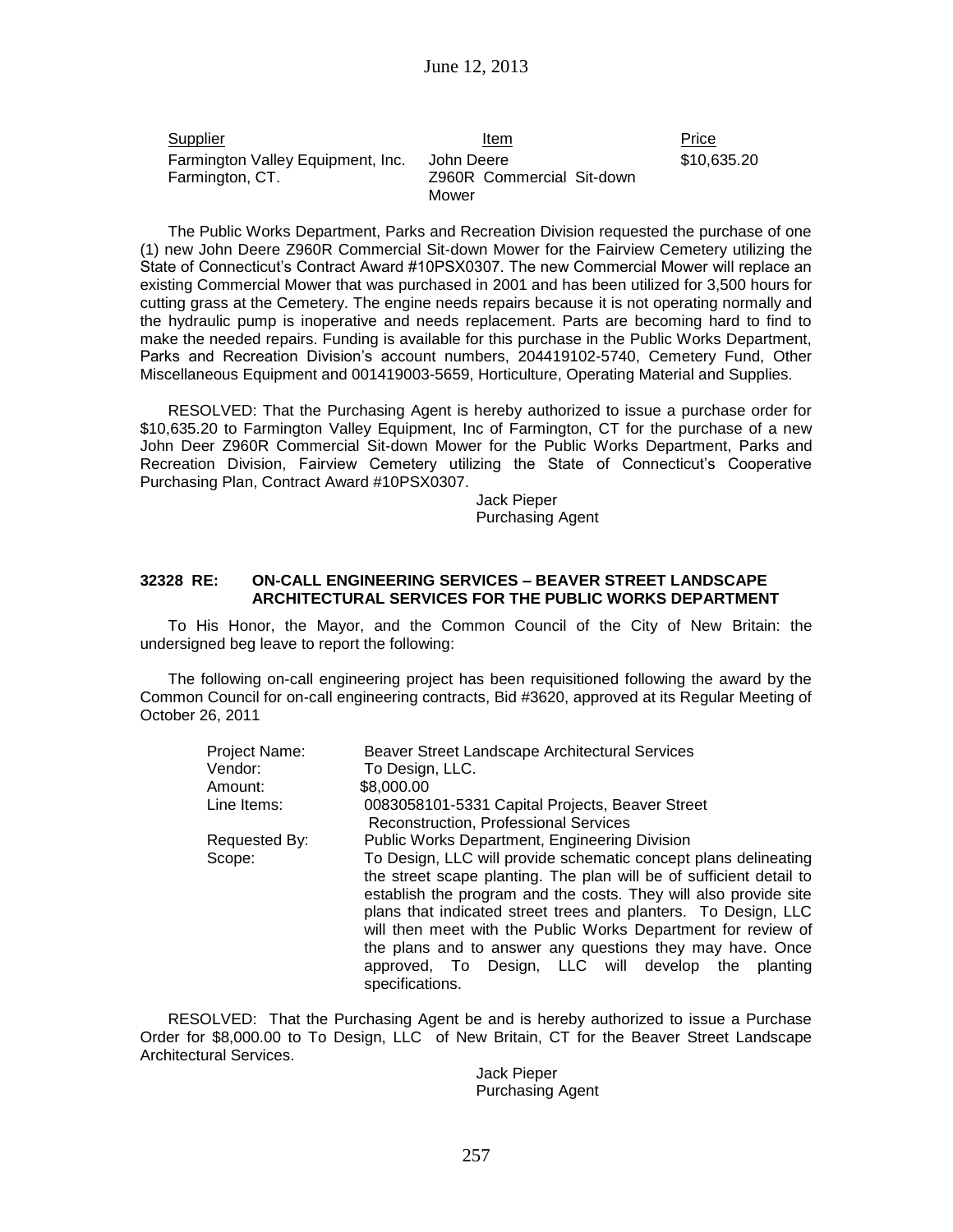### **32329 RE: LAUNDRY SERVICES FOR THE FIRE DEPT. AND PUBLIC WORKS DEPT.**

To His Honor, the Mayor, and the Common Council of the City of New Britain: the undersigned beg leave to report the following:

Public Bid No. 3713 was solicited and received in accordance with the Purchasing Ordinances of the City of New Britain for Laundry Services for the Fire and Public Works Departments. Funding is available for the purchase of this service in the Fire Department's Account Number, 001212002-5436, Equipment, Maintenance and Repairs and Public Works Department's Account Number 001315006-5127, Streets/Fleet, Uniforms and Clothing..

Invitations to bid were solicited and the bid was duly advertised in the New Britain Herald Newspaper, the City and State of Connecticut's Department of Administration Services websites and mailed to seventeen (17) Laundry Companies. The Purchasing Agent did not receive any letters from Laundry Companies on the mailing list who indicated they could not provide a response to the bid request. The Responses received are on file in the Town Clerks Office.

The bid was reviewed for conformance to specifications by the Fire and Public Works Departments Administration and the Purchasing Agent. Therefore the Acting Fire Chief is recommending that the Bid for the Fire Department items be awarded to Spin City Laundromats, Inc of New Britain who submitted the overall lowest bid for these items and meet all of the bid specifications. Spin City Laundromats, Inc is presently providing this service to the Fire Department and was awarded the bid the last time it was put out to bid. The Public Works Director is recommending that the bid be awarded to Spin Cycle Laundromat, LLC of New Britain, CT who was the lowest bidder and met all of the bid specifications for their laundry services.

RESOLVED: That the Purchasing Agent is hereby authorized to issue a Purchase Order and enter into a contract with Spin City Laundromats, Inc to provide Laundry Services for the Fire Department and Spin Cycle Laundromat, LLC of New Britain, CT to provide Laundry Services to the Public Works Department for the period of three (3) years, from June 30, 2013 to June 29, 2016 as per the attached pricing, specifications and terms of Public Bid No. 3713.

> Jack Pieper Purchasing Agent

## **32330 RE: CHEMICAL AND BIOLOGICAL ANALYSIS SERVICES FOR THE PUBLIC WORKS DEPT.**

To His Honor, the Mayor, and the Common Council of the City of New Britain: the undersigned beg leave to report the following:

Public Bid No. 3730 was solicited and received in accordance with the Purchasing Ordinances of the City of New Britain for Chemical and Biological Analysis Services for the Public Works Department, Utilities Division. Funding is available for this purchase within the Public Works Department, Utilities Division's account number, 9303500103-5659 Material and Supplies.

Invitations to bid were solicited and the bid was duly advertised in the New Britain Herald Newspaper, the City and State of Connecticut's Department of Administration Services websites and mailed to twenty-five (25) Chemical and Biological Analysis Services Companies. The Purchasing Agent did not receive any letters from the Chemical and Biological Companies on the mailing list who indicated they could not respond to the bid request. The Responses received are on file in the Town Clerks Office.

The bids were reviewed for conformance to specifications by the Water Department's Administration and the Purchasing Agent. Therefore the Deputy Director of the Public Works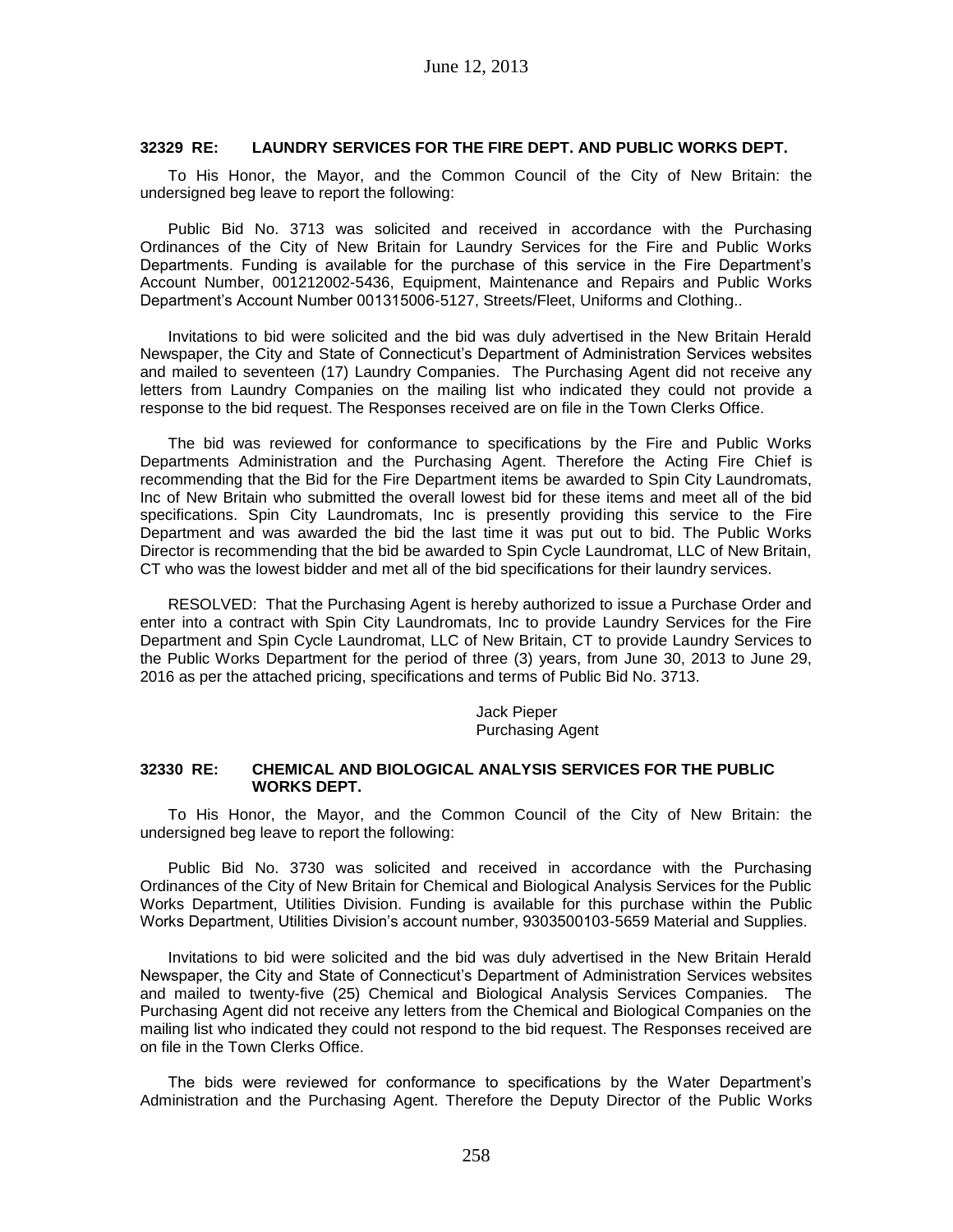Department is recommending that the bid be awarded to the lowest bidder for each Chemical and Biological Service unless the required testing requires multiple parameters be taken at the same time then the award should go to lowest bidder of the combined parameters, which is highlighted on the attachment. The bid results have also been presented to the Water Commission at their June 04, 2013 meeting. At this meeting they approved the Deputy Director of the Public Works Department's recommendation to purchase the Chemical and Biological Analysis Services from the indicated companies

RESOLVED: That the Purchasing Agent be and is hereby authorized to enter into a contract and issue purchase orders to Connecticut Testing Laboratories, Inc of Meriden CT, Regional Water Authority of New Haven, CT., Spectrum Analytical, Inc of Agawam, MA and Premier Laboratory of Dayville CT, whose prices for these services were the lowest, to provide the Public Works Department, Utilities Division's, Chemical and Biological Analysis Services for a period of one (1) year from June 30, 2013 to June 29, 2014 with the option to extend for two, one (1) year additions upon successful negotiations with the contractors per the terms and specifications of Public Bid No. 3730.

> Jack Pieper Purchasing Agent

## **32331 RE: SUMMER BUS TRANSPORTATION – PUBLIC WORKS DEPT., PARK & RECREATION DIVISION**

To His Honor, the Mayor, and the Common Council of the City of New Britain: the undersigned beg leave to report the following:

Public Bid No. 3732 was solicited and received in accordance with the Purchasing Ordinances of the City of New Britain for Summer Bus Transportation for the Public Works Department, Parks and Recreation Division. Funding will be available for this purchase in the Public Works Department, Parks and Recreation Division's Account Numbers 001420001-5440, Recreational Programs, Rental Supplies and Equipment and 001420001-5835, Recreational Programs.

Invitations to bid were solicited and the bid was duly advertised in the New Britain Herald Newspaper, the City and State of Connecticut's Department of Administration Services websites and mailed to nine (9) Bus Transportation Companies. The Purchasing Agent did not receive any letters from the Bus Transportation Companies on the mailing list who indicated that they could not provide a response to the bid request. The responses received are on file in the Town Clerks Office.

The bid was reviewed for conformance to specifications by the Public Works Department, Parks and Recreation Division's Administration and the Purchasing Agent. Dattco Inc, a New Britain based company, was within 10% of the lowest bidder's price who was not a New Britain based company for the daily rate per bus. Per City Ordinance Section 2-578 item 10, Dattco, Inc agreed to lower their bid to match the prices submitted by the lowest bidders. Therefore the Deputy Director of the Public Works Department is recommending that the bid be awarded to Dattco, Inc of New Britain CT for providing Summer Bus Transportation to the Park and Recreation Department this year.

RESOLVED: That the Purchasing Agent is hereby authorized to enter into a contract and issue a Purchase Order to Dattco, Inc of New Britain, CT for the 2013 Summer Bus Transportation for the Public Works Department, Parks and Recreation Division at a daily rate of \$182.00 per bus and at a rate of \$39.50 per hour for any additional buses needed, per the terms and specifications of Public Bid No. 3732

> Jack Pieper Purchasing Agent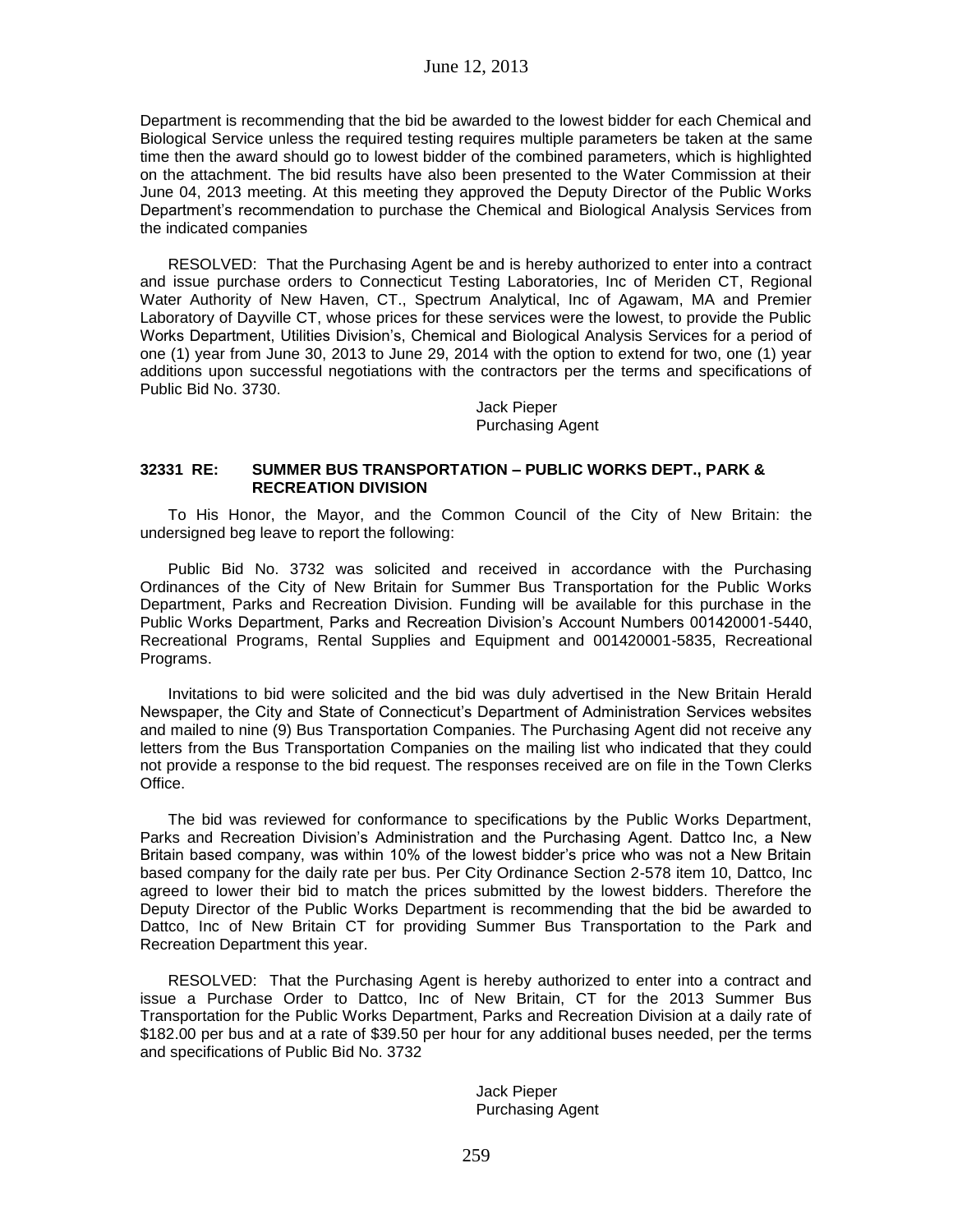### **32332 RE: CHIPPING OF BRUSH AND WOOD – PUBLIC WORKS DEPARTMENT**

To His Honor, the Mayor, and the Common Council of the City of New Britain: the undersigned beg leave to report the following:

Public Bid No. 3734 was solicited and received in accordance with the Purchasing Ordinances of the City of New Britain for Chipping of Brush and Wood at the City's Residential Recycling Center for the Public Works Department. Funding is available for this purchase from the Public Works Department's account number 001315004-5331, Professional Services.

Invitations to bid were solicited, and the bid was duly advertised in the New Britain Herald Newspaper, the City and State of Connecticut's Department of Administration Services websites and mailed to twenty-two (22) local brush and wood chipping companies. The Purchasing Agent did not receive any letters from the brush and wood chipping companies on the mailing list who indicated that they could not respond to the bid request. The responses received are on file in the Town Clerks Office.

The bids were reviewed for conformance to specifications by the Public Works Department Administration and the Purchasing Agent. The apparent low bidder, Country Landscapes & Trees of Ashford, CT did not meet all of the Bid Specification. They have equipment only for chipping brush and not wood grinding. Also municipal references were not provided. Therefore the Public Works Director is recommending that the bid be awarded to EnviroCycle, LLC of Bloomfield CT who submitted the next lowest hourly price for the chipping of brush and wood and fully met all of the bid specifications. EnviroCycle is providing these services now to the Public Works Department. They were awarded the bid the last time this service was put out to bid. The pricing they submitted is what they are presently charging the City to conduct this service. The grinding price is the same but hauling increased over \$2.00 per ton.

RESOLVED: That the Purchasing Agent is hereby authorized to issue a standing purchase order and enter into a contact with EnviroCycle, LLC of Bloomfield, CT for \$293.25 per hour to Chip Wood and Brush and \$9.60 per ton for Trucking and Disposal of the chips for the Public Works Department effective through June 15, 2014 with an option to extend the contract for two (2) additional years if approved and agreed upon by the Public Works Administration per the terms and specifications of Public Bid No 3734.

> Jack Pieper Purchasing Agent

#### **32333 RE: COOPERATIVE PURCHASING – CHEVROLET TAHOE SUV FOR THE POLICE DEPARTMENT**

To His Honor, the Mayor, and the Common Council of the City of New Britain: the undersigned beg leave to report the following:

In accordance with City Code of Ordinances, Chapter 2, Article VIII, Division 1, Section 2-538 (a), a purchase order was requested for the following under the State of Connecticut's Cooperative Purchasing Plan for the Police Department.

Supplier **Need Supplies** Total Price Northwest Hills Chevrolet Cadillac Buick 2065 East Main Street Torrington, CT Chevrolet Tahoe with Police Package \$31,500

The New Britain Police Department requested the purchase of one (1) Chevrolet Tahoe SUV utilizing the State of Connecticut's Contract Award #10PSX0239. The new Tahoe will replace a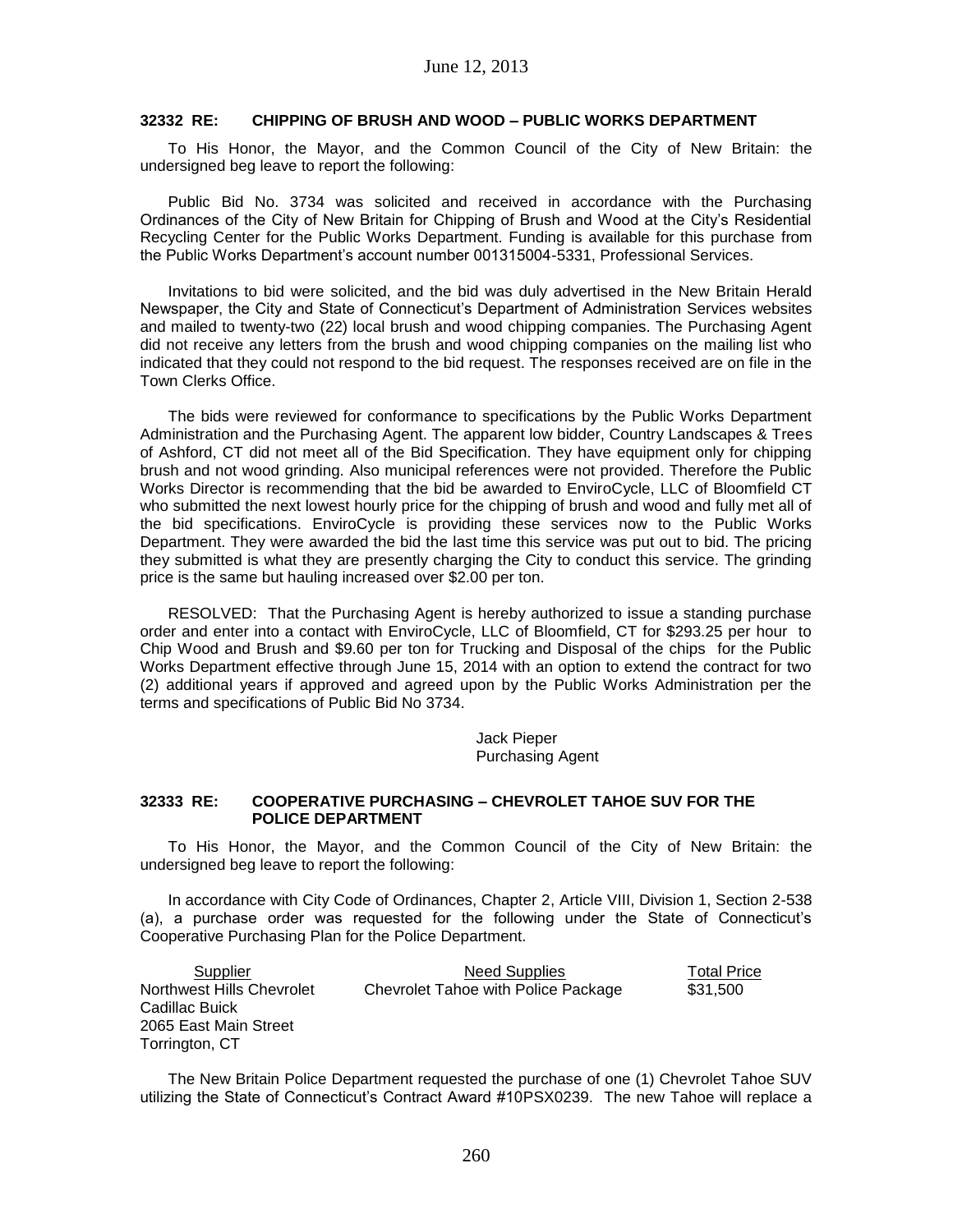totaled cruiser using insurance proceeds and a federal grant. Funds are available within the City's Insurance Reimbursement account, number 704625102-5243, and a Justice Assistance Grant (JAG) account number 269211144-5742.

RESOLVED: That the Purchasing Agent is hereby authorized to issue a purchase order for \$31,500 to Northwest Hills Chevrolet Cadillac Buick of Torrington, CT for the purchase of a Chevrolet Police Tahoe SUV for the New Britain Police Department utilizing the State of Connecticut's Cooperative Purchasing Plan, Contract Award #10PSX0239.

> Jack Pieper Purchasing Agent

# **CLAIMS COMMITTEE**

## **32334 RE: SETTLEMENT OF CLAIMS**

To His Honor, the Mayor, and the Common Council of the City of New Britain: the undersigned beg leave to report the following:

The Committee on Administration, Finance and Law and the standing claims sub-committee of the Committee on Administration, Finance and Law at a regular meeting held on Wednesday evening, June 5, 2013 at 5:30 p.m. in Room 201, City Hall having held public hearings and made investigations of said claims, respectfully begs leave to recommend the following:

RESOLVED; that Perry Jackson and Sally Roberts, Esquire, his attorney, be given leave to withdraw his claim for personal injuries sustained in an accident on February 9, 2012; and be it further

RESOLVED; that Jose Nunez of 151 Fairfield Street, New Britain, Conn. and Richard Zayas, Esquire, his attorney, be given leave to withdraw his claim for personal injuries sustained in an accident on December 24, 2011; and be it further

RESOLVED; that Pauline Santoro of 164 Beaver Street, New Britain, Conn. in full settlement of her claim for property conditions be tabled until further information is available.

> Alderman Carlo Carlozzi, Jr. Chair

# **COMMITTEE ON PLANNING, ZONING AND HOUSING**

### **32250-1 RE: PROPOSED SALE OF 143 GROVE STREET TO SLAWOMIR RULKA AND BEATA RULKA**

To His Honor, the Mayor, and the Common Council of the City of New Britain: the undersigned beg leave to report the following:

The Committee on Planning, Zoning and Housing held a special meeting on Tuesday evening, June 11, 2013 at 7:00 p.m. in the Council Chambers to which was referred the matter of Item #32250 – Sale of 143 Grove Street to Slawomir Rulka and Beata Rulka voted to accept and recommend that the following resolution be referred back to the Common Council with a favorable recommendation.

> Alderman Roy Centeno **Chair**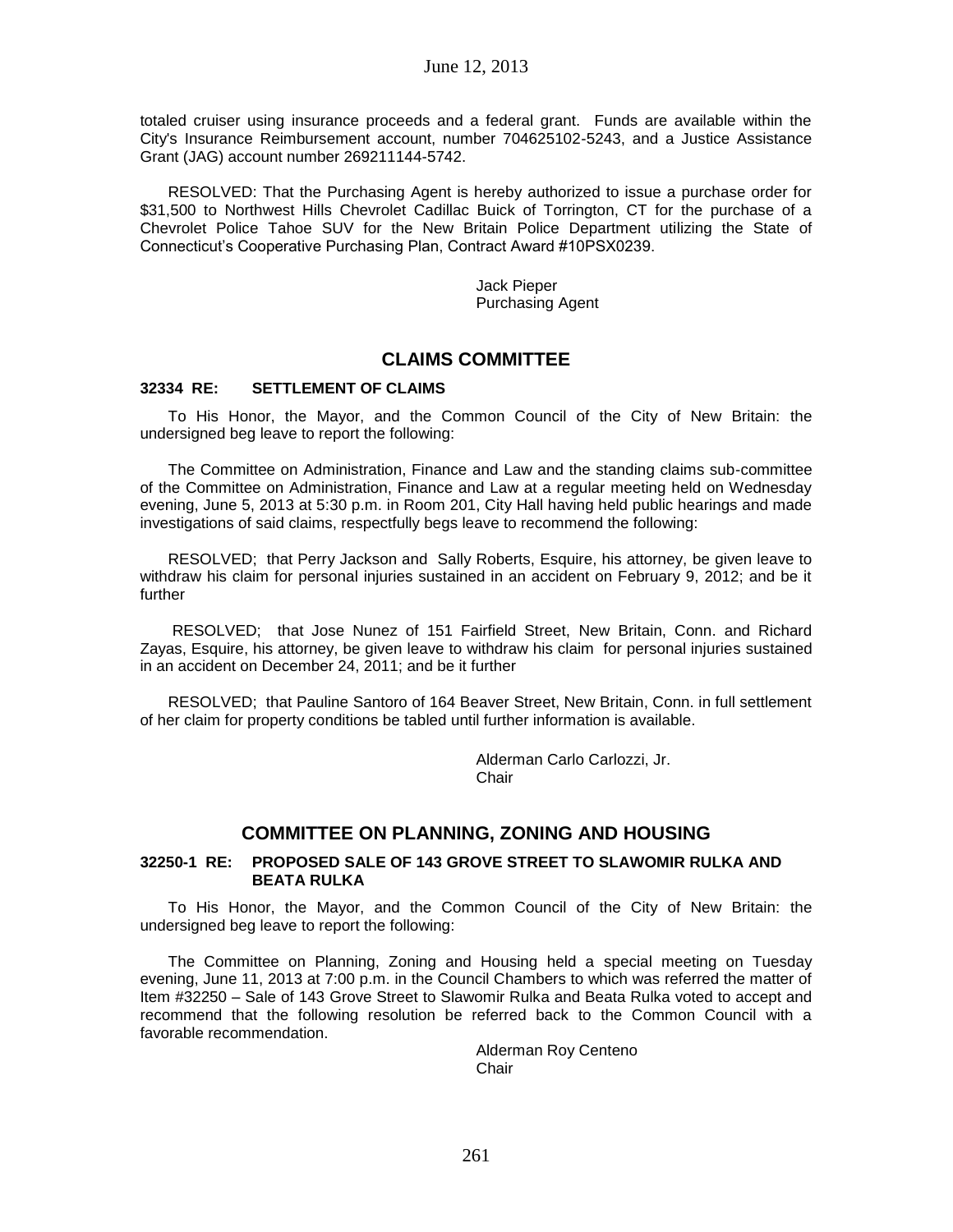# June 12, 2013

# **REPORTS OF STANDING COMMITTEES, BOARDS, COMMISSIONS, AND DEPARTMENTS**

# **PUBLIC WORKS DEPARTMENT**

### **32319-1 RE: INSTALLAATION OF SPEED BUMPS ON MALIKOWSKI CIRLCE**

To His Honor, the Mayor, and the Common Council of the City of New Britain: the undersigned beg leave to report the following:

Public Works Engineering Staff will provide technical support as needed to the Board of Police Commissioners who is the Legal Traffic Authority and has jurisdiction on this request.

> Mark E. Moriarty, P.E. Public Works Director

Ald. Bielinski moved to accept and refer to the Board of Police Commissioners. So voted. Approved June 20, 2013 by Mayor Timothy E. O'Brien.

# **NEW BUSINESS**

# **RESOLUTIONS**

### **32250-2 RE: THE SALE OF 143 GROVE STREET TO SLAWOMIR RULKA AND BEATA RULKA FOR NOT LESS THAN \$25,100.00**

To His Honor, the Mayor, and the Common Council of the City of New Britain: the undersigned beg leave to recommend the adoption of the following:

WHEREAS, The City of New Britain is committed to the revitalization of its neighborhoods through the support of businesses in our community and specifically to the continued progress of our Neighborhood Revitalization Zone (NRZ) such as the Broad Street NRZ; and

WHEREAS, The City of New Britain, through its Housing Site Development Agency (HSDA), owns a vacant .25 acre lot known as 143 Grove Street located in the Broad Street NRZ; and

WHEREAS, the Zieleniak Green Grocer, owned by Slawomir Rulka and Beata Rulka, located at 109 Broad Street is a well-respected and vital part of the Broad Street business community. Given the nature of the retail grocery business as well as the busy traffic on that area of Broad Street, there is a need for additional parking near the store for customers. Slawomir Rulka and Beata Rulka have been leasing the lot from the city for several years; and

WHEREAS, The City of New Britain has received a request from Slawomir Rulka and Beata Rulka to purchase said property; and

WHEREAS, The City of New Britain is interested in helping to alleviate the parking constraints for this local business; now, therefore, be it

RESOLVED, That Timothy O'Brien, Mayor, be and is hereby authorized to execute on behalf the City of New Britain a purchase and sales agreement with Slawomir Rulka and Beata Rulka for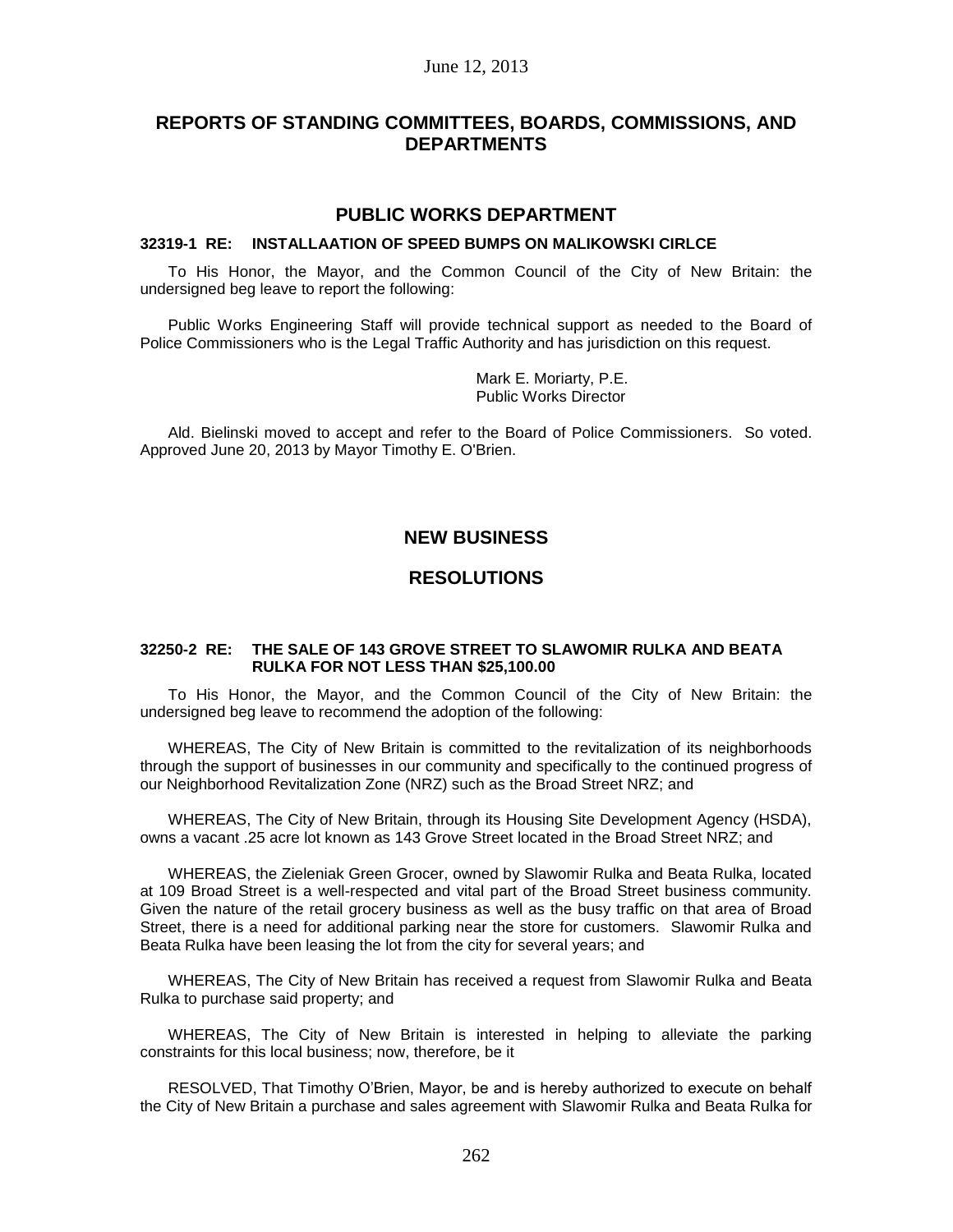the property known as 143 Grove Street and to execute any and all documents necessary for the conveyance of said property in accordance with the terms of said agreement at a sales price of not less than \$25,100.00.

### Alderman Mike Trueworthy

Ald. Hermanowski moved to accept and adopt, seconded by Ald. Trueworthy. So voted. Approved June 13, 2013 by Mayor Timothy E. O'Brien.

#### **32339 RE: NOMINATING ALBEMARIE BERKOWITZ, LLC AS TENTATIVE DEVELOPER FOR 608,634,666,676 AND 686 MAIN STREET AND 49 AND 53 BEAVER STREET**

To His Honor, the Mayor, and the Common Council of the City of New Britain: the undersigned beg leave to recommend the adoption of the following:

WHEREAS, Albemarle Berkowitz and the city have been in discussions for the sale and development 608, 634, 666, 676, and 686 Main Street and 49 and 53 Beaver Street (the "Property"); and

WHEREAS, The City of New Britain is committed to improving the housing stock and quality of life of its residents and, in particular, in revitalizing the important location, connecting Broad Street and Main Street, that the Berkowitz building occupies; and

WHEREAS, Albemarle Berkowitz proposes to develop this site into a combination of streetlevel retail and 31 unit residential development with parking; and

WHEREAS, The City of New Britain currently owns property known as 608, 634, 666, 676, and 686 Main Street and 49 and 53 Beaver Street; and

WHEREAS, The Albemarle organization has had past experience in new construction, rehabilitating buildings, historic renovation and improving the appearance and condition of residential and commerical property; and

WHEREAS, Albemarle Berkowtiz will agree to a clause that the property will automatically revert back to the City of New Britain if it does not obtain a Certificate of Occupancy within 18 months of the date construction commences; and

WHEREAS, it is in the best interests of the City of New Britain to have this property rehabilitated and restored to the Grand List; now, therefore, be it

RESOLVED, That Timothy E. O'Brien, Jr., Mayor, be and is hereby authorized to negotiate and execute on behalf of the City of New Britain a Tentative Developer Agreement with Albemarle Berkowtiz, LLC for the property known as 608, 634, 666, 676, and 686 Main Street and 49 and 53 Beaver Street, under the following terms

1. The Tentative Developer shall provide the City with monthly reports as to the performance and progress of the proposed development, to include, but not limited to conceptual designs, site plan and financing of the development;

2. The Tentative Developer is hereby given a 120-day Tentative Developer due diligence period, along with two thirty (30) day extensions;

3. In no event shall the due diligence period extend beyond 180 days after the designation. In the event the City determines that there is a lack of performance or inadequate progress on the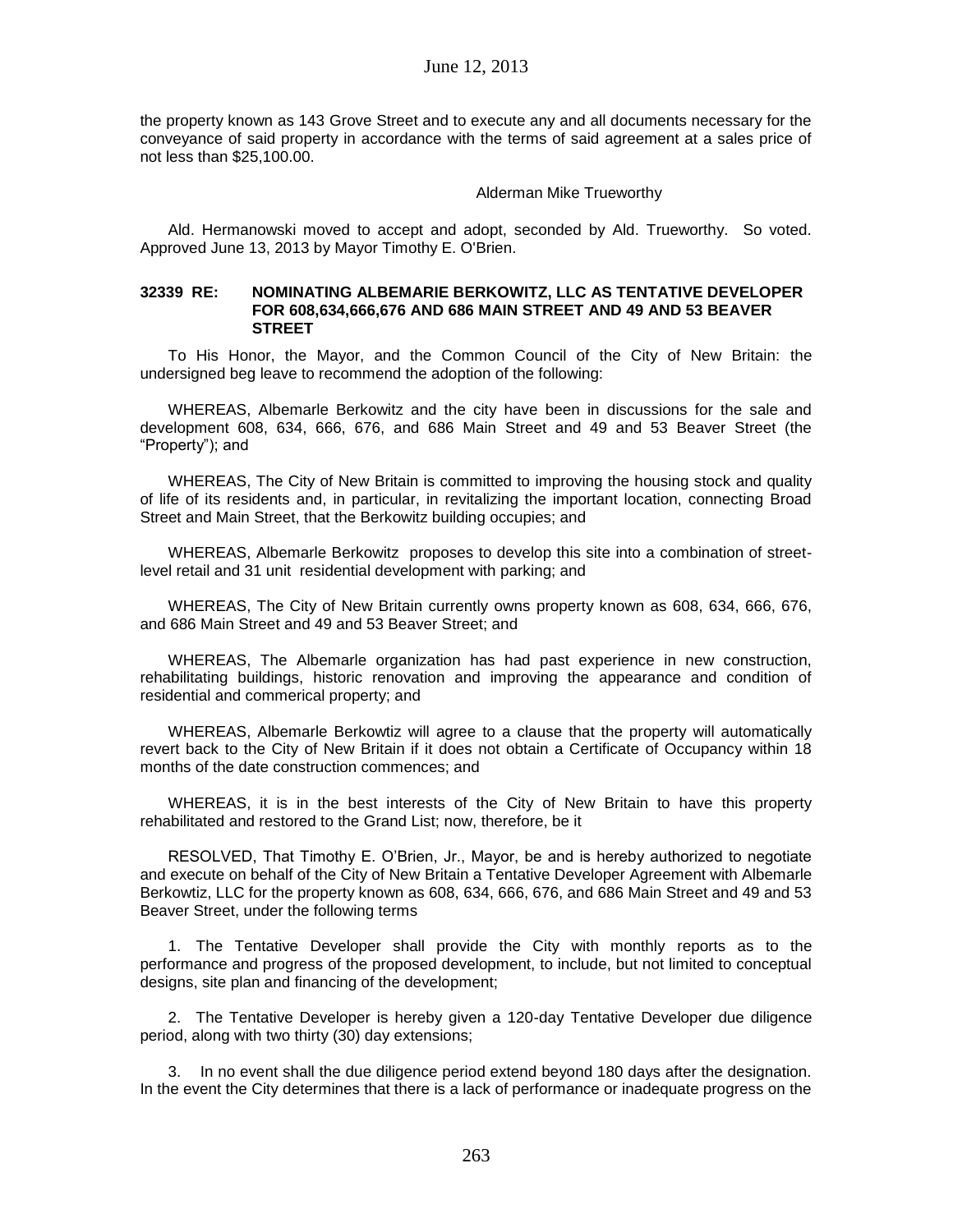part of the Tentative Developer at any time during the due diligence period, the City at its discretion, may terminate the Tentative Developer Agreement;

4. The Tentative Developer reserves the right to withdraw this designation during the 120 day due diligence period and any extensions without penalty;

5. Any substantial change in the Proposal will require approval by the City.

Alderman Micheal Trueworthy President Pro-Tempore

Ald. Trueworthy moved to accept and refer to the Committee on Planning, Zoning and Housing seconded by Ald. Bielinski. So voted. Approved June 14, 2013 by Mayor Timothy O'Brien.

### **32335 RE: SACRED HEART CHURCH ANNUAL PARISH FESTIVAL "ODPUST" – 6/28/13 – 6/29/13**

To His Honor, the Mayor, and the Common Council of the City of New Britain: the undersigned beg leave to recommend the adoption of the following:

RESOLVED; by the Common Council of the City of New Britain that the Mayor be hereby authorized to issue to the Sacred Heart Church Annual Parish Festival "Odpust" said license as may be issued under Chapter 5, Section 5-15 through 5-22 of the Code of Ordinances for Friday, June 28, 2013 and Saturday, June 29, 2013 for the purpose of conducting their annual parish festival "Odpust" on the Sacred Heart Church grounds, Broad St. and Gold Street.

Alderman Lawrence J. Hermanowski

Ald. Hermanowski moved to accept and refer to the License Committee, seconded by Ald. Black. So voted. Approved June 20, 2013 by Mayor Timothy O'Brien.

# **32336 RE: DOZYNKI FESTIVAL – 8/17/13 – 8/18/13**

To His Honor, the Mayor, and the Common Council of the City of New Britain: the undersigned beg leave to recommend the adoption of the following:

RESOLVED; by the Common Council of the City of New Britain that the Mayor be and is hereby authorized to issue to the Polish Council of Greater New Britain, said licenses as may be issued under Chapter 5, Section 5-15 through 5-22 of the Code of Ordinances for the period of Saturday, August 17, 2013 and Sunday, August 18, 2013 for the purpose of conducting the Annual "Dozynki" Festival at the Polish Falcon "Polanka" Field on Farmington Avenue, New Britain, Conn.

Alderman Lawrence Hermanowski

Ald. Hermanowski moved to accept and refer to the License Committee, seconded by Ald. Black. So voted. Approved June 20, 2013 by Mayor Timothy O'Brien.

# **32337 RE: AUTHORIZATION TO SIGN SECOND SUPPLEMENTAL AGREEMENT FOR STATE PROJECT 88-175 PAVEMENT PRESERVATION IMPROVEMENTS**

To His Honor, the Mayor, and the Common Council of the City of New Britain: the undersigned beg leave to recommend the adoption of the following: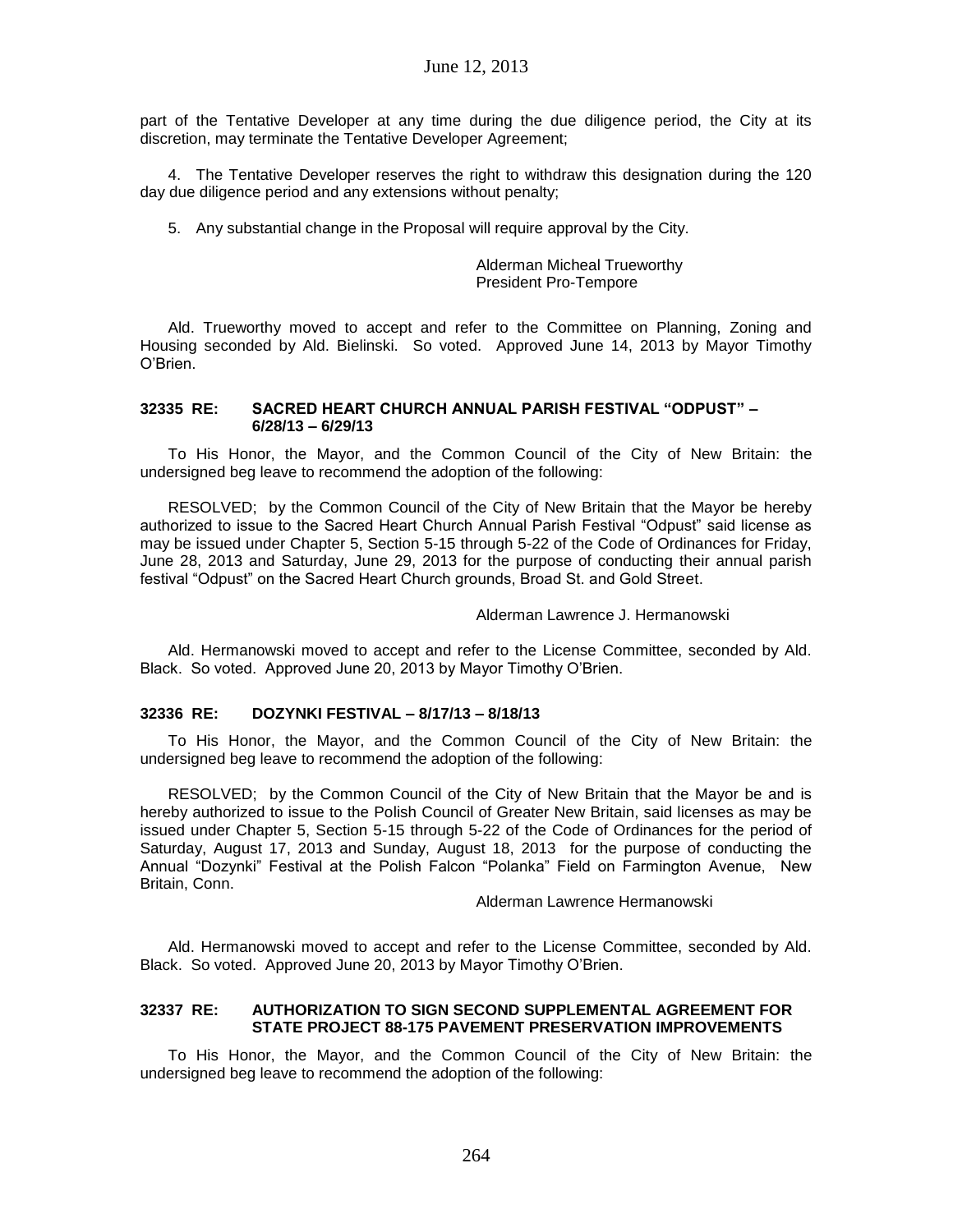Whereas, the State and the City of New Britain executed an agreement on January 21, 2010 entitled "Agreement Between the State of Connecticut and the City of New Britain for the Construction, Inspection and Maintenance of Corbin Avenue, East Street, Ellis Street and Stanley Street Utilizing Federal Funds Under the American Recovery and Reinvestment Act of 2009 Public Law 111-5 (hereinafter "Act")", and

Whereas, the Original Agreement was modified to reflect the results of the low bid for the project plus contingencies, with the First Supplemental Agreement, and

Whereas, additional Federal funds are available from the Act and shall be used to reimburse the Municipality for the additional costs it incurred to complete the Project, and

Whereas, a Second Supplemental Agreement is required in order for the Municipality to receive these additional Federal funds, and

Whereas, the maximum amount of reimbursement to the Municipality was increased from \$1,591,651 under the first Supplemental Agreement to \$1,882,360 under the Second Supplemental Agreement, and

Therefore, be It Resolved, that Tim E. O'Brien, Mayor, be, and hereby is authorized to sign the agreement entitled:

"SECOND SUPPLEMENTAL AGREEMENT TO THE ORIGINAL AGREEMENT DATED JANUARY 21, 2010 BETWEEN THE STATE OF CONNECTICUT AND THE CITY OF NEW BRITAIN FOR THE CONSTRUCTION, INSPECTION AND MAINTENANCE OF CORBIN AVENUE, EAST STREET, ELLIS STREET AND STANLEY STREET UTILIZING FEDERAL FUNDS UNDER THE AMERICAN RECOVERY AND REINVESTMENT ACT OF 2009 Public Law 111-5 (hereinafter "Act")"

> Alderwoman Tonilynn Collins Alderwoman Eva Magnuszewski Alderman Carlo Carlozzi, Jr. Alderman Wilfredo Pabon Alderman Emmanuel Sanchez

Ald. Collins moved to accept and adopt, seconded by Ald. Magnuszewski. So voted. Approved June 18, 2013 by Mayor Timothy E. O'Brien.

#### **32338 RE: PROPOSED SALE OF 216 HIGH STREET TO FRANCIS D. RUTKOWSKI**

To His Honor, the Mayor, and the Common Council of the City of New Britain: the undersigned beg leave to recommend the adoption of the following:

Resolution Summary: PURPOSE. To convey a City of New Britain-owned property for offstreet parking for an Apartment building owned by Mr. Rutkowski.

WHEREAS, The City of New Britain currently owns property located at 216 High Street, which has been vacant for a number of years: and

WHEREAS, Francis D. Rutkowski has offered to purchase the property for Twenty Two Thousand, Seven Hundred Dollars, (\$22,700.00), to be used for parking in connection with his apartment building; and

WHEREAS, It is in the best interest of the City of New Britain to have this property added to the grand list; now, therefore, be it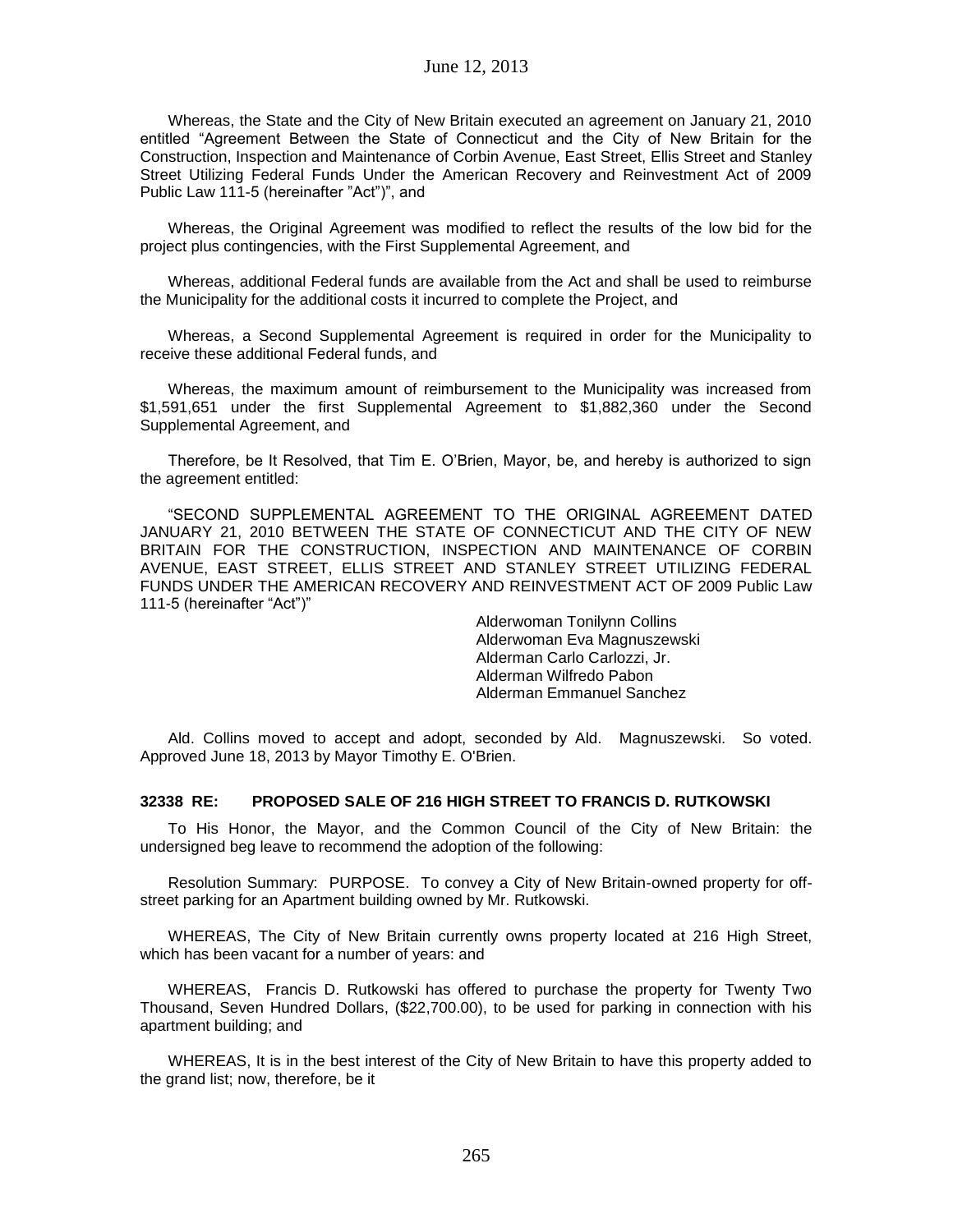RESOLVED, that Timothy E. O'Brien, Jr., Mayor, be and is hereby authorized to negotiate and execute on behalf of the City of New Britain, a Purchase and Sales Agreement with Francis D. Rutkowski, for property known as 216 High Street, and to execute any and all documents necessary for the conveyance of said property in accordance with the terms of said agreement at a sale price of not less than Twenty Two Thousand, Seven Hundred Dollars, (\$22,700.00).

### Alderman Lawrence Hermanowski

Ald. Hermanowski moved to accept and refer to the Committee on Planning, Zoning and Housing, seconded by Ald. Magnuszewski. So voted. Approved June 20, 2013 by Mayor Timothy E. O'Brien.

### **32321-1 RE: THE ESTABLISHMENT OF AN ENGINEERING TECHNICIAN 1 POSITION IN THE PUBLIC WORKS DEPARTMENT**

To His Honor, the Mayor, and the Common Council of the City of New Britain: the undersigned beg leave to recommend the adoption of the following:

WHEREAS, Rule III of the "Rules of the Civil Service Commission of the City of New Britain (Merit Rules)" requires that whenever an appointing authority desires to establish a permanent position, said authority shall forward its request to the Civil Service Commission for consideration. After a determination of the necessity for such new position, the Civil Service Commission shall forward either its recommendation or disapproval of their establishment to the Common Council.

WHEREAS, The Public Works Department wants to establish an Engineering Technician I technical position. This position would provide assistance with surveying and other work in the Engineering Division. This new position would combine aspects of two former positions (Engineering Aide I and Sr. Engineering Technician) at a lesser salary. Said position would fall within Local 1303 and be put in Pay Range 10 (\$943.78-\$1,087.90 weekly). Local 1303 and the City have already agreed to the job description, qualifications, and pay range.

WHEREAS, This request was forwarded to the Civil Service Commission on May 6, 2013 and the Commission unanimously voted to forward this request to the Common Council with a favorable recommendation.

THEREFORE, BE IT RESOLVED, That the Common Council establish an Engineering Technician I position in the Public Works Department.

#### Alderwoman Suzanne Bielinski

Ald. Bielinski moved to accept and adopt, seconded by Ald. Collins. So voted. Approved June 20, 2013 by Mayor Timothy E. O'Brien.

## **32340 RE: LICENSE – LITTLE POLAND FESTIVAL SUNDAY, APRIL 27, 2014**

To His Honor, the Mayor, and the Common Council of the City of New Britain: the undersigned beg leave to recommend the adoption of the following:

RESOLVED; by the Common Council of the City of New Britain that the Mayor be and is hereby authorized to issue to the The Polonia Business Association, said licenses as may be issued under Chapter 5, Section 5-15 through 5-22 of the Code of Ordinances for Sunday, April 27, 2014 from 9:00 a.m. to 9:00 p.m. for the purpose of conducting the Little Poland Festival on Broad Street from Beaver Street to Grove Street to Horace Street.

Alderman Lawrence Hermanowski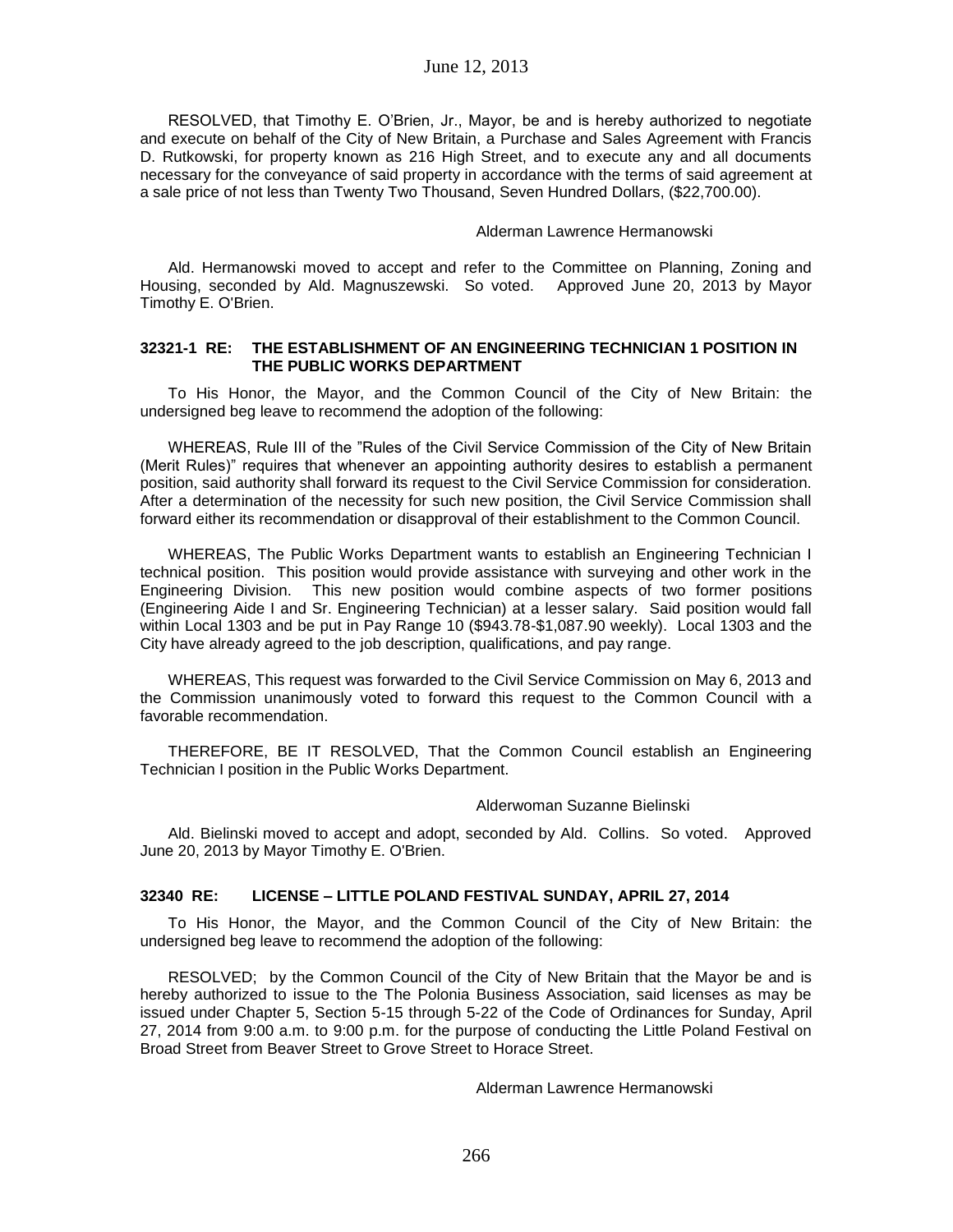Ald. Hermanowski moved to accept and refer to the License Committee, seconded by Ald. Black. So voted. Approved June 20, 2013 by Mayor Timothy E. O'Brien.

## **32341 RE: THE SALE OF THE 1990 RESCUE 1 FIRE APPARATUS TO THE HARTFORD COUNTY REGIONAL FIRE SCHOOL**

To His Honor, the Mayor, and the Common Council of the City of New Britain: the undersigned beg leave to recommend the adoption of the following:

Whereas; the City of New Britain Fire Department purchased Rescue 1 in 1990 when the Rescue Company was created; and

Whereas; the City of New Britain closed the Rescue 1 Company in 2010 as part of cost cutting; and

Whereas; this 1990 fire apparatus was a spare apparatus to the closed company; and

Whereas; the City of New Britain Fire Department does not have a use for the run down apparatus; and

Whereas; the old Rescue1 will require motor and transmission work if it were to be used; and

Whereas; the Hartford County Regional Fire School desires to purchase the old Rescue 1 truck for use at its training school for use within the school's training grounds; and

Whereas; the Hartford County Regional Fire School has offered to purchase the old Rescue 1 apparatus for the amount of \$5,000. ; NOW, THEREFORE, BE IT

Resolved: that Mayor Timothy E. O'Brien Jr., is hereby authorized on behalf of the City of New Britain to sell the 1990 Rescue 1 fire apparatus to the Hartford County Regional Fire School for the total amount of \$5,000. and to execute any and all documents necessary for the sale.

> Alderwoman Suzanne Bielinski Alderwoman Eva Magnuszewski Alderman Roy Centeno

Ald. Bielinski moved to accept and adopt, seconded by Ald. Magnuszewski. So voted. Approved June 20, 2013 by Mayor Timothy E. O'Brien.

## **32342 RE: TRAFFIC ENGINEERING SERVICES FROM TIGHE & BOND, INC. FOR THE DOWNTOWN STREETSCAPE ENHANCEMENTS, PHASE III DESIGN**

To His Honor, the Mayor, and the Common Council of the City of New Britain: The undersigned beg leave to recommend the adoption of the following:

WHEREAS, The City of New Britain Public Works Department has prepared a Complete Street Livability and Downtown Master Plan which will be used to help the City convey its vision for the downtown as well as identify and prioritize projects that will bring this vision forward to reality, and

WHEREAS, Phase I of the Downtown Streetscape Enhancement projects was completed with the new Police Station, Phase II, which includes the southerly section of Main Street and a portion of Chestnut Street, will be starting construction this month and Phase III, which will extend the improvement on Main Street northerly to Columbus Boulevard and along West Main Street to High Street, is scheduled for construction in 2015, and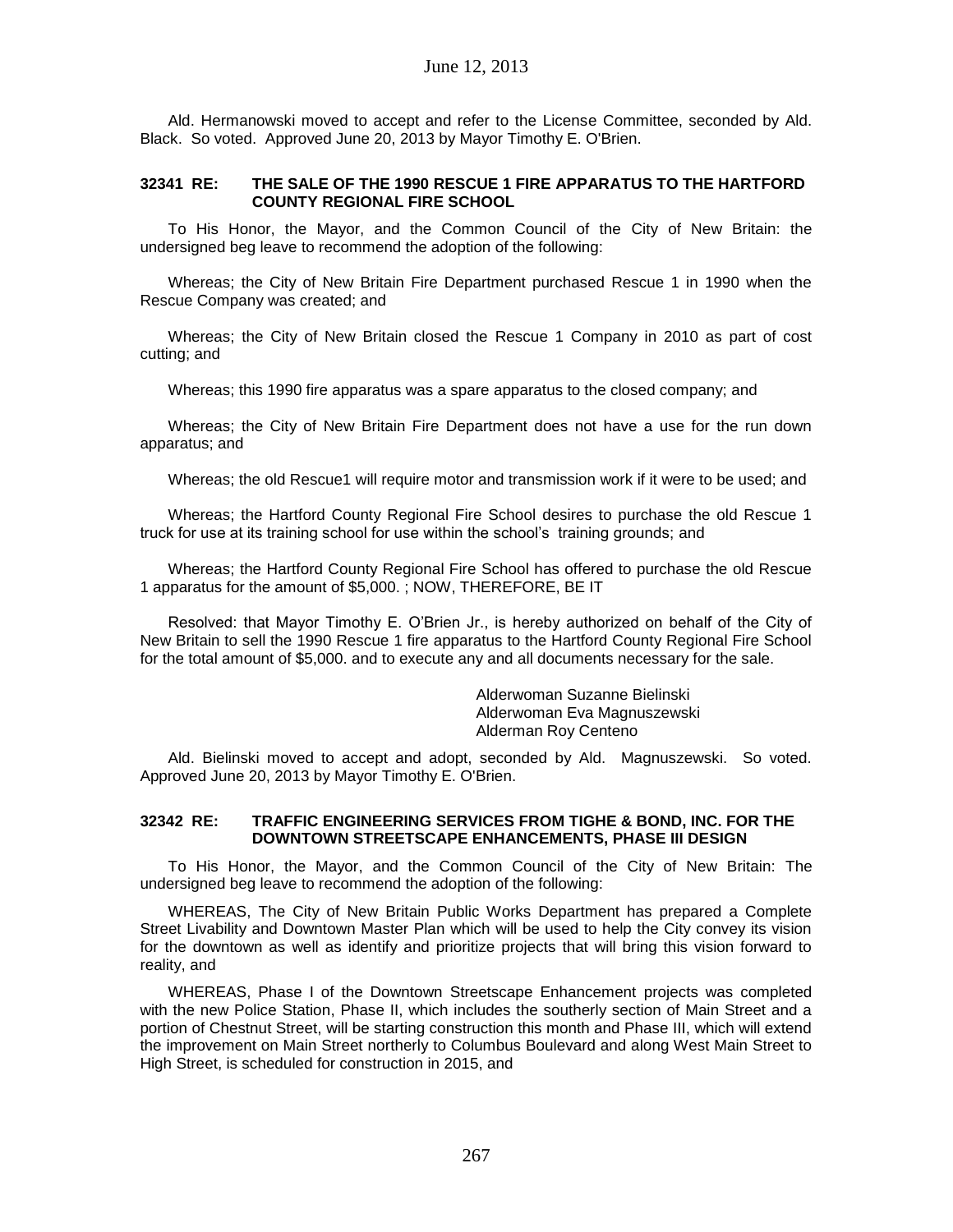WHEREAS, The City has received a \$1.3M Transportation, Community and System Preservation Program (TCSP) Grant and a \$2.5M Surface Transportation Program (STP-Urban) grant for the Construction of Phase III, and

Whereas, The Public Works Department will be preparing the design of Phase III in house with staff from the Engineering Division, and

WHEREAS, The Traffic Engineering component of the design is a specialized area of expertise which the Public Works Department seeks to engage the services of Tighe & Bond, Inc. one of City's On-call Consultants, to prepare, as outlined in their June 4, 2013 proposal for a fee of \$73,000, and

WHEREAS, funding is available for this work in the Public Works Street Infrastructure Bond Account Number 0082950304-5331, and

THEREFORE BE IT RESOLVED, that the Common Council authorizes the Department of Public Works to enter into agreement with Tighe & Bond, Inc. and the Purchasing Agent to issue a purchase order in the amount of \$73,000 to Tighe & Bond, Inc. for the work as outlined in their scope of services dated June 4, 2013.

> Alderwoman Tonilynn Collins Alderwoman Eva Magnuszewski Alderman Carlo Carlozzi, Jr. Alderman Wilfredo Pabon Alderman Emmanuel Sanchez

Ald. Sanchez moved to accept and adopt, seconded by Ald. Collins. So voted. Approved June 20, 2013 by Mayor Timothy E. O'Brien.

### **32343 RE: DESIGN SERVICES FOR BROAD STREET RECONSTRUCTION PHASE II, HORACE STREET TO BURRITT STREET**

To His Honor, the Mayor, and the Common Council of the City of New Britain: The undersigned beg leave to recommend the adoption of the following:

WHEREAS, State Project 88-152, Broad Street Reconstruction, was split into two phases, Phase I to reconstruct Broad Street from Washington Street to Horace Street and Washington Street from Lafayette Street to Broad Street was completed in 2012, and

WHEREAS, Phase II is the reconstruction of Broad Street from Horace Street to Burritt Street and is scheduled for construction in the spring of 2014, and

Whereas, The Public Works Department seeks to engage TO Design, LLC, one of City's Oncall Consultants, to prepare the Design of the Broad Street Reconstruction Phase II project as outlined in their June 3, 2013 proposal for a fee of \$271,475, and

WHEREAS, funding is available for this work in the Public Works Broad Street Reconstruction Bond Account Number 0082618801-5331, and

THEREFORE BE IT RESOLVED, that the Common Council authorizes the Department of Public Works to enter into agreement with TO Design, LLC and the Purchasing Agent to issue a purchase order in the amount of \$271,475 to TO Design, LLC for the work as outlined in their scope of services dated June 3, 2013.

> Alderwoman Tonilynn Collins Alderwoman Eva Magnuszewski Alderman Carlo Carlozzi, Jr. Alderman Wilfredo Pabon Alderman Emmanuel Sanchez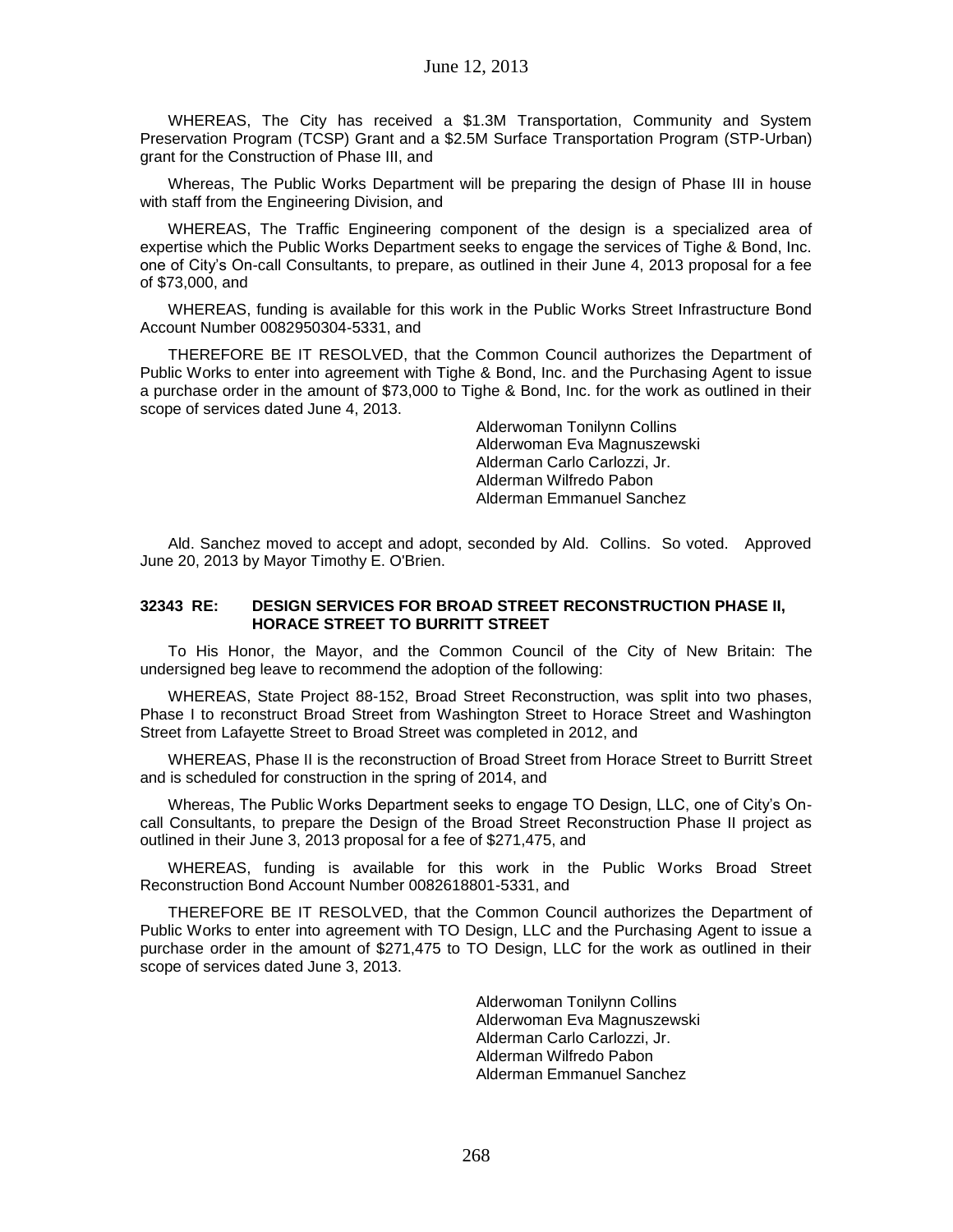Ald. Magnuszewski moved to accept and adopt, seconded by Ald. Sanchez. So voted. Approved June 20, 2013 by Mayor Timothy E. O'Brien.

### **32344 RE: STREETSCAPE PLANNING SERVICES FROM RICHTER & CEGAN, INC. FOR THE DOWNTOWN STREETSCAPE ENHANCEMENTS, PHASE III DESIGN**

To His Honor, the Mayor, and the Common Council of the City of New Britain: The undersigned beg leave to recommend the adoption of the following:

WHEREAS, The City of New Britain Public Works Department has prepared a Complete Street Livability and Downtown Master Plan which will be used to help the City convey its vision for the downtown as well as identify and prioritize projects that will bring this vision forward to reality, and

WHEREAS, Phase I of the Downtown Streetscape Enhancement projects was completed with the new Police Station, Phase II, which includes the southerly section of Main Street and a portion of Chestnut Street, will be starting construction this month and Phase III, which will extend the improvement on Main Street northerly to Columbus Boulevard and along West Main Street to High Street, is scheduled for construction in 2015, and

WHEREAS, The City has received a \$1.3M Transportation, Community and System Preservation Program (TCSP) Grant and a \$2.5M Surface Transportation Program (STP-Urban) grant for the Construction of Phase III, and

Whereas, The Public Works Department will be preparing the design of Phase III in house with staff from the Engineering Division, and

WHEREAS, The Streetscape Planning component of the design is a specialized area of expertise which the Public Works Department seeks to engage the services of Richter & Cegan, Inc., who are the Landscape Architects that have worked on the Downtown Master Plan and Phase II design, as outlined in their June 4, 2013 proposal for a fee of \$98,300, and

WHEREAS, funding is available for this work in the Public Works Street Infrastructure Bond Account Number 0082950304-5331, and

THEREFORE BE IT RESOLVED, that the Common Council authorizes the Department of Public Works to enter into agreement with Richter & Cegan, Inc. and the Purchasing Agent to issue a purchase order in the amount of \$98,300 to Richter & Cegan, Inc. for the work as outlined in their scope of services dated June 4, 2013.

> Alderwoman Tonilynn Collins Alderwoman Eva Magnuszewski Alderman Carlo Carlozzi, Jr. Alderman Wilfredo Pabon Alderman Emmanuel Sanchez

Ald. Carlozzi moved to accept and adopt, seconded by Ald. Collins. So voted. Approved June 20, 2013 by Mayor Timothy E. O'Brien.

## **32345 RE: ADDITION OF AL ENGINEERS, INC. TO THE PROFESSIONAL ON-CALL ENGINEERING SERVICES LIST**

To His Honor, the Mayor, and the Common Council of the City of New Britain: The undersigned beg leave to recommend the adoption of the following:

Whereas, Public Bid No. 3620 was solicited and received in accordance with the Purchasing Ordinances of the City of New Britain for the engagement of Professional On-Call Engineering Services for Public Works and other Departments, and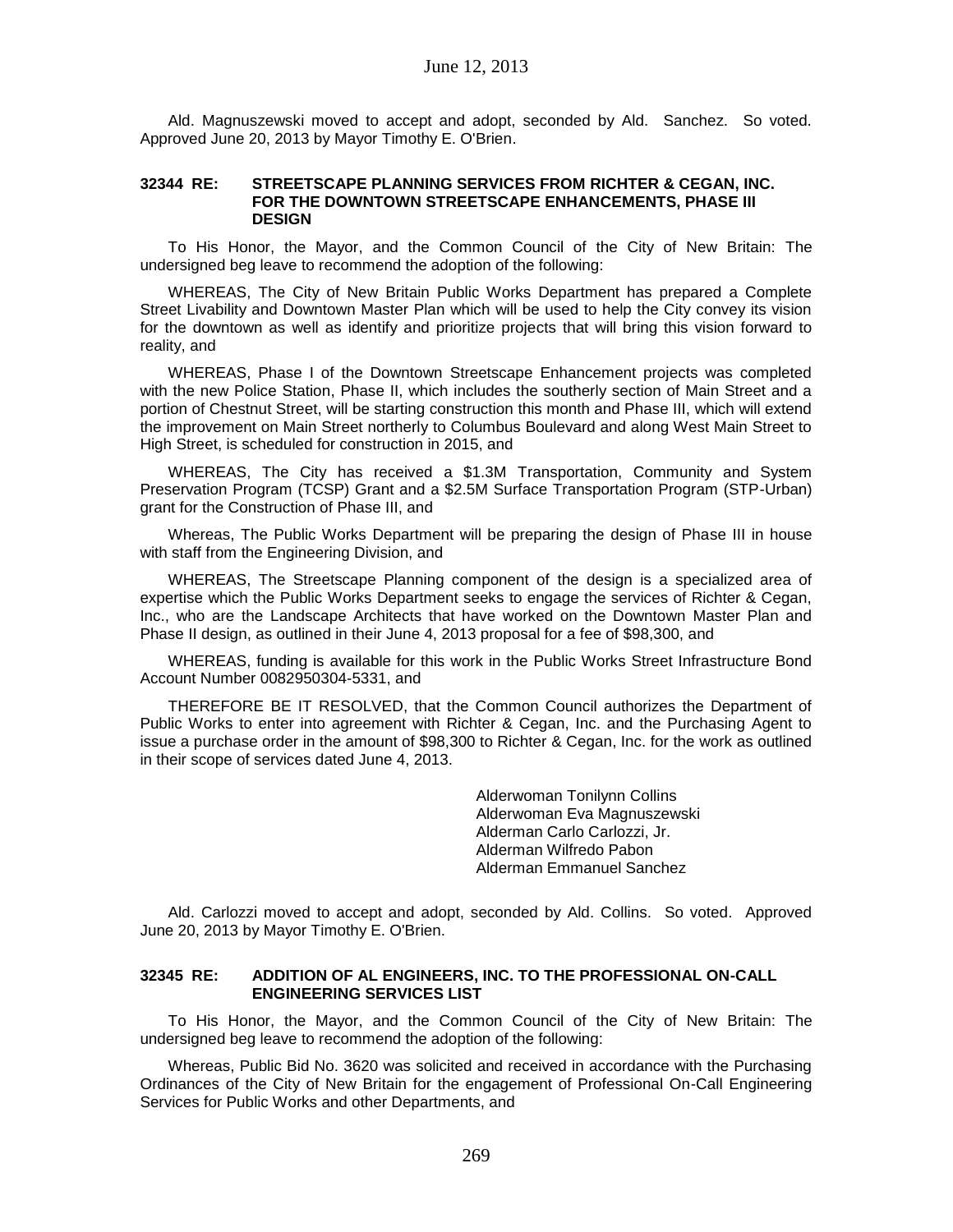## June 12, 2013

Whereas, the bids were reviewed by the Public Works Department and a list of firms was selected based on technical understanding, background and experience, ability to provide quality service in a timely manner, qualifications of key personnel and competitiveness of proposed fees and costs, and

Whereas, a Report of Finance Department Purchasing Division was submitted and approved by Common Council on October 26, 2011 authorizing the Purchasing Agent to enter into a contract with the selected firms, and

Whereas, AI Engineers, Inc. is a multi-disciplined Engineering firm that has a unique ability to provide a broad range of design capabilities within a single firm whose services would be beneficial on upcoming projects, and

Whereas, the Public Works Department recommends that AI Engineers, Inc. be added to the Professional On-Call Engineering Services list pending review and acceptance of their qualification package by the Engineering Division, and

Therefore, be It Resolved that the Purchasing Agent is hereby authorized to enter into contract with AI Engineers, Inc. under the provisions of the On-Call Engineering Services Bid for the period through October 31, 2013 with the option for an extension of one (1) additional year per the terms and conditions of Public Bid No. 3620.

> Alderwoman Tonilynn Collins Alderwoman Eva Magnuszewski Alderman Carlo Carlozzi, Jr. Alderman Wilfredo Pabon Alderman Emmanuel Sanchez

Ald. Pabon moved to accept and adopt, seconded by Ald. Collins. So voted. Approved June 14, 2013 by Mayor Timothy E. O'Brien.

### **32346 RE: CONTRACT WITH WILLIAM BLAIR & COMPANY FOR PROFESSIONAL SERVICES – FINANCIAL ADVISOR FOR THE CITY'S PUBLIC PARKING SYSTEM**

To His Honor, the Mayor, and the Common Council of the City of New Britain: the undersigned beg leave to recommend the adoption of the following:

Whereas, William Blair & Company is a firm that provides Financial, Asset Management and Equity Research Services. They can provide the City with financial advisor services in connection with a market study and analysis of on-street and garage parking fee structures as well as meter technology for the Public Parking System. William Blair & Company, LLC will conduct an inspection of the City's parking system and provide their findings to the city for consideration; and

Whereas, there is money available in the Capital Non-Recurring fund under JL#0030700412- 54098 specifically for a parking study, and

Therefore be it, Resolved, that Timothy E. O'Brien, Jr., Mayor, be and is hereby authorized to enter into a contract with William Blair & Company and execute all documents related to the this parking study.

> Alderman J. Tobias Freeman Alderwoman Eva Magnuszewski Alderman Adam Platosz

Ald. Magnuszewski moved to accept and adopt, seconded by Ald. Freeman. So voted. Approved June 14, 2013 by Mayor Timothy E. O'Brien.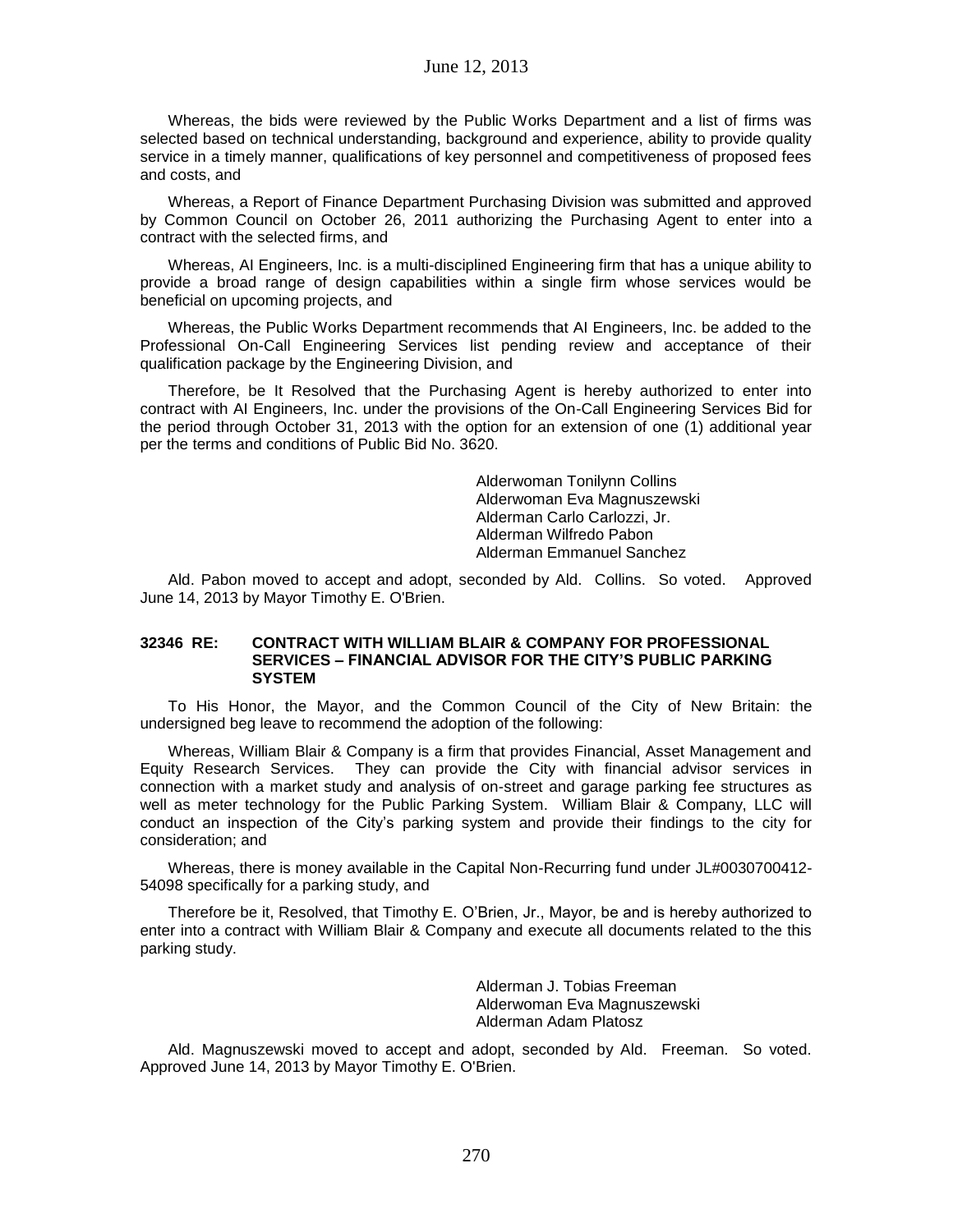### **32190-4 RE: SETTING UP A BUDGET FOR THE PURCHASE AND SUBSEQUENT SALE OF 10 FRANKLIN SQUARE**

To His Honor, the Mayor, and the Common Council of the City of New Britain: the undersigned beg leave to recommend the adoption of the following:

OVERVIEW: The purpose of this resolution is to set up a budget for the purchase and subsequent sale of 10 Franklin Square. The City is purchasing this parcel of property from the State of CT at a cost of \$61,000.

WHEREAS, Resolution #32190 titled Purchase of a portion of State Real Property located at 10 Franklin Square was already approved by the Common Council on March 13, 2013. It stated that the State of CT was interested in selling 10 Franklin Square for \$60,000 plus \$1,000 for administrative costs totaling \$61,000, and

WHEREAS, the City already has an interested party who is willing to purchase 10 Franklin Square at a value higher than \$61,000, and

THEREFORE, BE IT RESOLVED, that the FY 2012-2013 General Fund Budget be amended for this purpose as follows:

| Increase Revenue:<br>001624005-4481<br><b>Financial Services - Sale of Property</b> |                                                           | \$ 61.000 |
|-------------------------------------------------------------------------------------|-----------------------------------------------------------|-----------|
| Increase Expenditure:<br>001625101-5710                                             | Financial Services - Land Acquisition<br>and Improvements | \$ 61,000 |

#### Alderman Michael Trueworthy

Ald. Trueworthy moved to accept and adopt, seconded by Ald. Bielinski. So voted. Approved June 13, 2013 by Mayor Timothy E. O'Brien.

Ald. Trueworthy moved the Council enter into Executive Session to discuss contract negotiations regarding Resolution 32347 and they be accompanied by the Mayor and the Corporation Counsel. Motion seconded by Ald. Bielinski. Roll call vote – all members present voted in favor. Executive Session began at 8:23 p.m.

The Council voted to return to order at 9:04 p.m. on motion of Ald. Trueworthy, seconded by Ald. Bielinski.

# **RESOLUTION**

## **32347 RE: THE SALE AND ASSIGNMENT OF TAX, WATER AND SEWER LIENS**

To His Honor, the Mayor, and the Common Council of the City of New Britain: the undersigned beg leave to recommend the adoption of the following:

Whereas, the City issued an RFP for the sale and assignment of its tax, water and sewer liens. Five (5) responses were received. American Tax Funding, ATF, is one of the responders to the Request for Proposals and has contracted with a number of the larger municipalities in the State of Connecticut.

Whereas, ATF specializes in the purchase and servicing of real property tax receivables. They have experience with over \$1.4 billion in delinquent taxes in over 600 municipalities in over 20 states and have been doing business since 1997. ATF has long standing, significant lines of